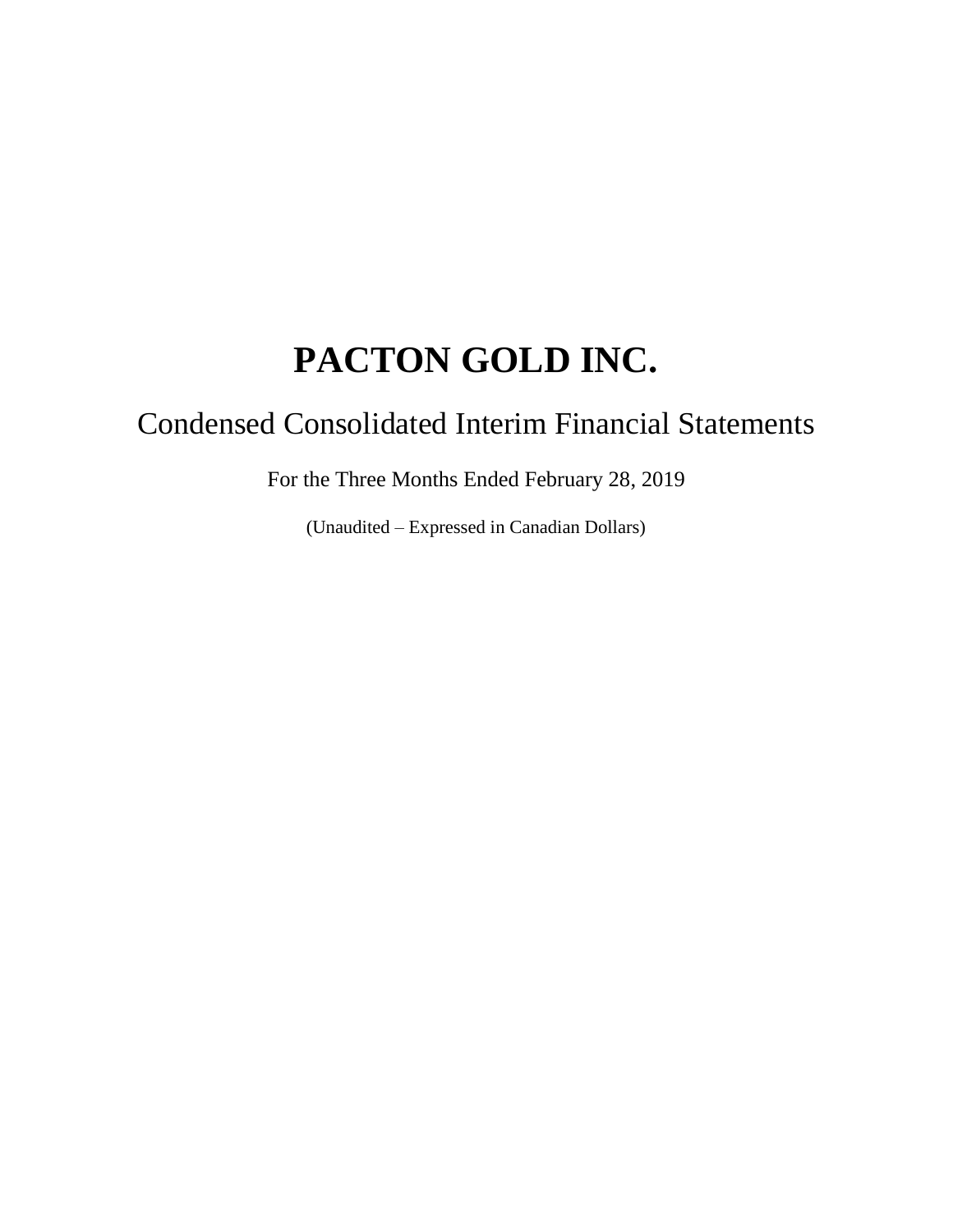February 28, 2019

|                                                                              | <b>Page</b> |
|------------------------------------------------------------------------------|-------------|
| <b>Condensed Consolidated Interim Financial Statements</b>                   |             |
| Notice of No Auditor Review                                                  |             |
| Condensed Consolidated Interim Statements of Financial Position              |             |
| Condensed Consolidated Interim Statements of Comprehensive Loss              | 2           |
| Condensed Consolidated Interim Statements of Changes in Shareholders' Equity | 3           |
| Condensed Consolidated Interim Statements of Cash Flows                      | 4           |
| Notes to the Condensed Consolidated Interim Financial Statements             | $5-26$      |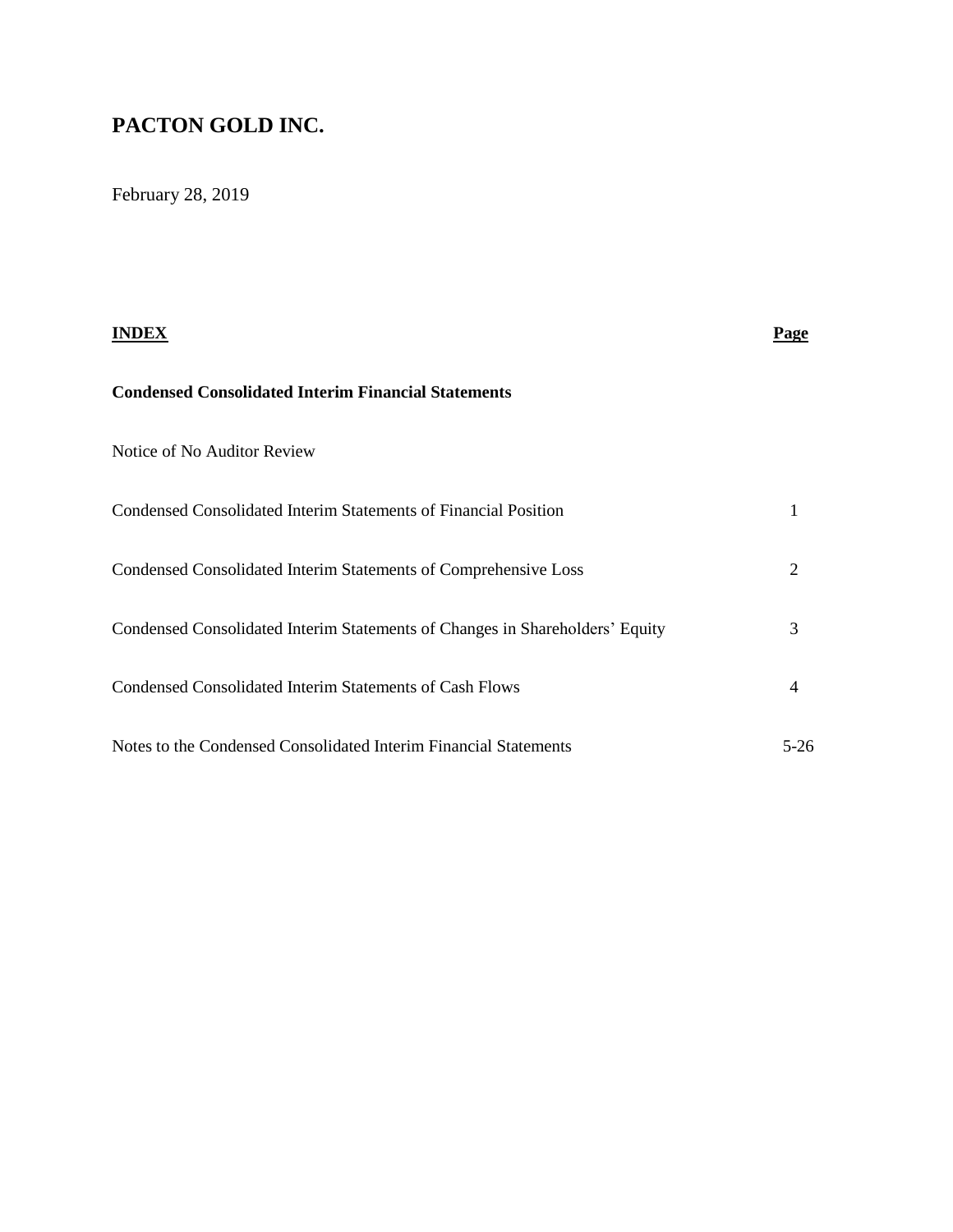#### **NOTICE OF NO AUDITOR REVIEW OF CONDENSED CONSOLIDATED INTERIM FINANCIAL STATEMENTS**

Under National Instrument 51-102, Part 4, subsection 4.3(3) (a), if an auditor has not performed a review of the interim financial statements, they must be accompanied by a notice indicating that the financial statements have not been reviewed by an auditor.

The accompanying unaudited condensed consolidated interim financial statements of the Company have been prepared by and are the responsibility of the Company's management.

The Company's independent auditor has not performed a review of these condensed consolidated interim financial statements in accordance with standards established by the Chartered Professional Accountants of Canada for a review of condensed consolidated interim financial statements by an entity's auditor.

April 29, 2019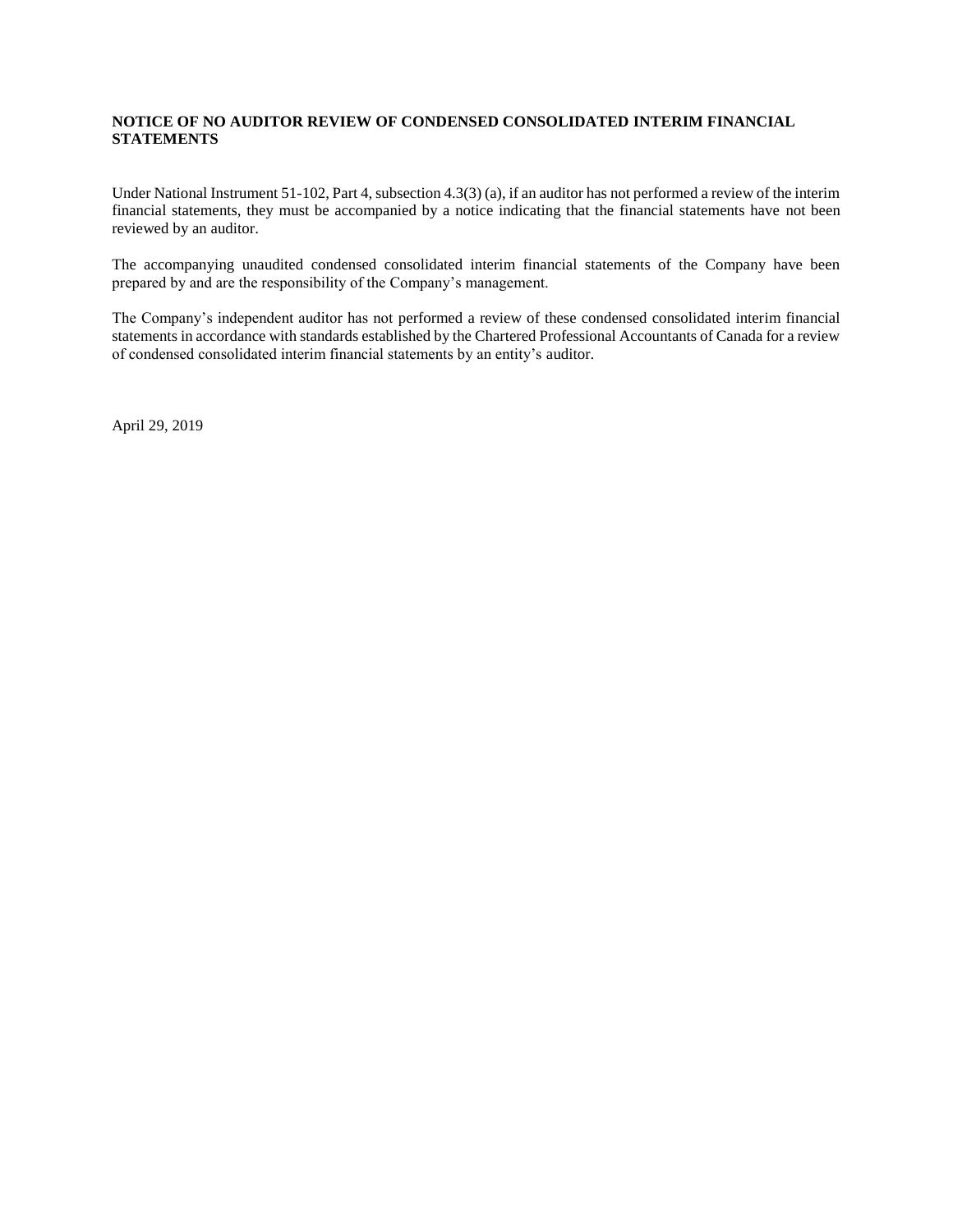Condensed Consolidated Interim Statements of Financial Position (Unaudited – Expressed in Canadian Dollars)

|                                                                                                     | <b>February 28, 2019</b> | <b>November 30, 2018</b> |
|-----------------------------------------------------------------------------------------------------|--------------------------|--------------------------|
| <b>Assets</b>                                                                                       |                          |                          |
| <b>Current</b>                                                                                      |                          |                          |
| Cash                                                                                                | \$<br>1,560,168          | \$<br>465,734            |
| Receivables                                                                                         | 118,609                  | 384,566                  |
| Prepaid expenses                                                                                    | 78,790                   | 80,986                   |
|                                                                                                     | 1,757,567                | 931,286                  |
| <b>Deposits</b>                                                                                     |                          | 112,046                  |
| <b>Equipment</b> (note 7)                                                                           | 3,945                    | 4,153                    |
| <b>Exploration and Evaluation Assets (note 8)</b>                                                   | 12,514,783               | 8,360,422                |
|                                                                                                     | \$<br>14,276,295         | \$<br>9,407,907          |
| <b>Liabilities</b>                                                                                  |                          |                          |
| <b>Current</b>                                                                                      |                          |                          |
| Accounts payable and accrued liabilities (notes 10 and 11)                                          | \$<br>384,911            | \$<br>308,536            |
| Other liabilities (note 9)                                                                          | 229,412                  |                          |
|                                                                                                     | 614,323                  | 308,536                  |
| <b>Shareholders' Equity</b>                                                                         |                          |                          |
| Capital Stock (note 10)                                                                             | 26,583,691               | 21,402,968               |
| <b>Share-based Payments Reserve (note 10)</b>                                                       | 3,106,605                | 3,644,586                |
| <b>Deficit</b>                                                                                      | (16,006,442)             | (15,982,539)             |
| <b>Accumulated Other Comprehensive Income (Loss) -</b><br><b>Cumulative Translation Adjustments</b> | (21, 882)                | 34,356                   |
|                                                                                                     | 13,661,972               | 9,099,371                |
|                                                                                                     | \$<br>14,276,295         | \$<br>9,407,907          |
| Going Concern (note 2)<br><b>Subsequent Events (note 14)</b>                                        |                          |                          |
| Approved on behalf of the Board:                                                                    |                          |                          |
| "Richard Boulay"<br>"Alec Pismiris"                                                                 |                          |                          |
|                                                                                                     |                          |                          |

The accompanying notes are an integral part of these condensed consolidated interim financial statements.

Richard Boulay Alec Pismiris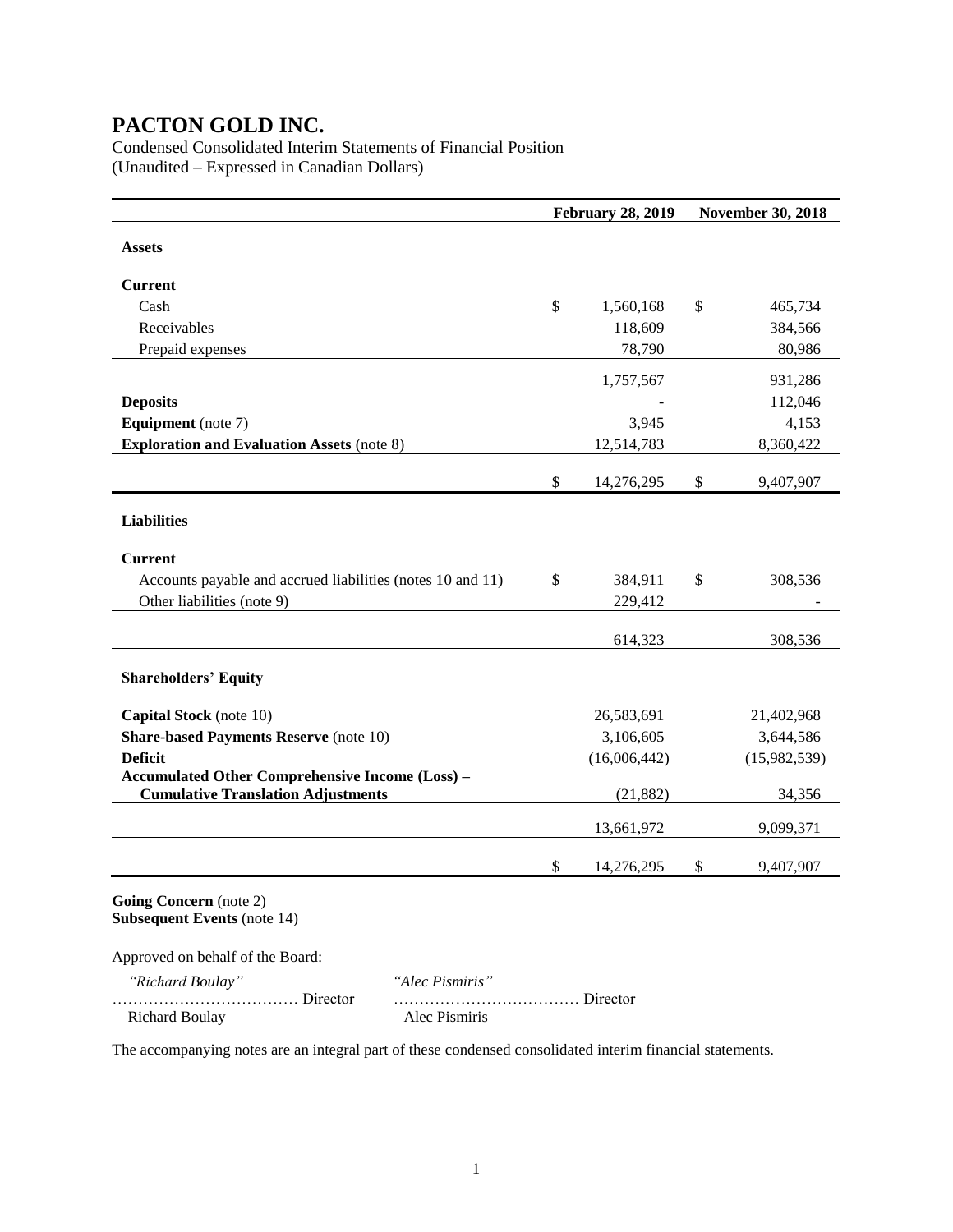Condensed Consolidated Interim Statements of Comprehensive Loss For the Three Months Ended February 28, (Unaudited – Expressed in Canadian Dollars)

|                                                                                    |    | 2018        |    |            |  |
|------------------------------------------------------------------------------------|----|-------------|----|------------|--|
| <b>Expenses</b>                                                                    |    |             |    |            |  |
| Consulting fees (note 11)                                                          | \$ | 233,916     | \$ | 340,483    |  |
| Depreciation (note 7)                                                              |    | 208         |    | 216        |  |
| Management fees (note 11)                                                          |    | 45,000      |    |            |  |
| Office and miscellaneous                                                           |    | 59,140      |    | 4,850      |  |
| Professional fees (note 11)                                                        |    | 115,221     |    | 31,521     |  |
| Rent (note 11)                                                                     |    | 9,000       |    | 9,000      |  |
| Share-based payments (notes 10 and 11)                                             |    | 35,710      |    |            |  |
| Shareholder communications and investor relations                                  |    | 104,733     |    | 2,905      |  |
| Transfer agent and filing fees                                                     |    | 31,711      |    | 15,720     |  |
|                                                                                    |    |             |    |            |  |
|                                                                                    |    | (634, 639)  |    | (404, 695) |  |
| <b>Other Items</b>                                                                 |    |             |    |            |  |
| Impairment of exploration and evaluation assets (note 8)                           |    |             |    | (243,000)  |  |
| Part XII.6 tax (note 9)                                                            |    |             |    | (580)      |  |
| Interest income                                                                    |    | 1,791       |    |            |  |
| Other income                                                                       |    | 35,254      |    |            |  |
|                                                                                    |    |             |    |            |  |
| <b>Net Loss</b>                                                                    |    | (597, 594)  |    | (648,275)  |  |
|                                                                                    |    |             |    |            |  |
| <b>Other Comprehensive Loss</b>                                                    |    |             |    |            |  |
| Exchange difference on translating foreign operations                              |    | (56, 238)   |    |            |  |
| <b>Comprehensive Loss for the Period</b>                                           | \$ | (653, 832)  | \$ | (648, 275) |  |
| <b>Basic and Diluted Loss Per Share</b>                                            | \$ | (0.01)      | \$ | (0.01)     |  |
|                                                                                    |    |             |    |            |  |
| Weighted Average Number of Common Shares Outstanding -<br><b>Basic and Diluted</b> |    | 105,252,897 |    | 56,140,185 |  |

The accompanying notes are an integral part of these condensed consolidated interim financial statements.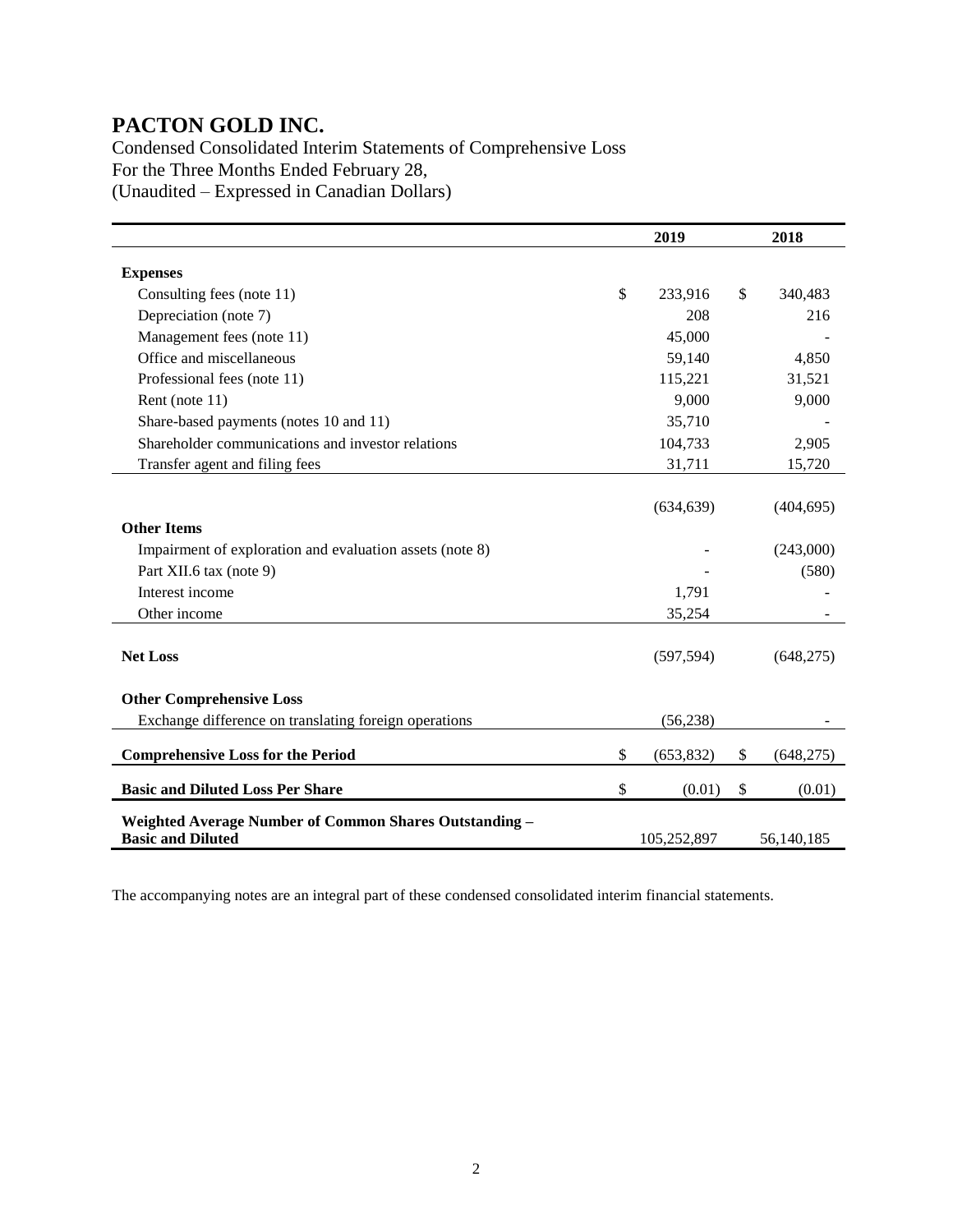Condensed Consolidated Interim Statements of Changes in Shareholders' Equity

(Unaudited – Expressed in Canadian Dollars)

|                                                       | <b>Capital Stock</b>       |                         |                                               |                |              |                 |                  |  |  |                                                            |              |
|-------------------------------------------------------|----------------------------|-------------------------|-----------------------------------------------|----------------|--------------|-----------------|------------------|--|--|------------------------------------------------------------|--------------|
|                                                       | Number of<br><b>Shares</b> | Capital<br><b>Stock</b> | <b>Share-based</b><br><b>Payments Reserve</b> | <b>Deficit</b> |              |                 |                  |  |  | <b>Accumulated Other</b><br>Comprehensive<br>Income (Loss) | <b>Total</b> |
| Balance, November 30, 2017                            | 55,318,669                 | \$<br>9,215,918         | \$<br>495,161                                 | \$             | (9,091,312)  | \$              | \$<br>619,767    |  |  |                                                            |              |
| Shares issued for exploration and evaluation assets   | 1,300,000                  | 390,000                 |                                               |                |              |                 | 390,000          |  |  |                                                            |              |
| Exercise of stock options                             | 369,000                    | 34,650                  |                                               |                |              |                 | 34,650           |  |  |                                                            |              |
| Fair value of exercised stock options                 |                            | 22,412                  | (22, 412)                                     |                |              |                 |                  |  |  |                                                            |              |
| Exercise of warrants                                  | 1,162,574                  | 265,509                 |                                               |                |              |                 | 265,509          |  |  |                                                            |              |
| Fair value of exercised warrants                      |                            | 13,224                  | (13,224)                                      |                |              |                 |                  |  |  |                                                            |              |
| Net loss and comprehensive loss for the period        |                            |                         |                                               |                | (648, 275)   |                 | (648, 275)       |  |  |                                                            |              |
| Balance, February 28, 2018                            | 58,150,243                 | 9,941,713               | 459,525                                       |                | (9,739,587)  |                 | 661,651          |  |  |                                                            |              |
| Private placements                                    | 24,132,609                 | 5,550,500               |                                               |                |              |                 | 5,550,500        |  |  |                                                            |              |
| Share issue costs                                     |                            | (655, 691)              | 295,568                                       |                |              |                 | (360, 123)       |  |  |                                                            |              |
| Shares issued for exploration and evaluation assets   | 8,621,355                  | 3,948,631               |                                               |                |              |                 | 3,948,631        |  |  |                                                            |              |
| Shares issued for settlement of accounts payable      | 1,833,333                  | 540,833                 |                                               |                |              |                 | 540,833          |  |  |                                                            |              |
| Exercise of stock options                             | 5,058,000                  | 599,550                 |                                               |                |              |                 | 599,550          |  |  |                                                            |              |
| Fair value of exercised stock options                 |                            | 379,578                 | (379, 578)                                    |                |              |                 |                  |  |  |                                                            |              |
| Issuance of warrants for consulting and exploration   |                            |                         | 801,277                                       |                |              |                 | 801,277          |  |  |                                                            |              |
| Exercise of warrants                                  | 4,440,586                  | 1,085,090               |                                               |                |              |                 | 1,085,090        |  |  |                                                            |              |
| Fair value of exercised warrants                      |                            | 12,764                  | (12,764)                                      |                |              |                 |                  |  |  |                                                            |              |
| Share-based payments (note 10)                        |                            |                         | 2,654,646                                     |                |              |                 | 2,654,646        |  |  |                                                            |              |
| Expiry of stock options                               |                            |                         | (174,088)                                     |                | 174,088      |                 |                  |  |  |                                                            |              |
| Net loss and comprehensive loss for the period        |                            |                         |                                               |                | (6,417,040)  |                 | (6,417,040)      |  |  |                                                            |              |
| Exchange difference on translating foreign operations |                            |                         |                                               |                |              | 34,356          | 34,356           |  |  |                                                            |              |
| Balance, November 30, 2018                            | 102,236,126                | 21,402,968              | 3,644,586                                     |                | (15,982,539) | 34,356          | 9,099,371        |  |  |                                                            |              |
| Private placements                                    | 5,881,470                  | 2,058,515               |                                               |                |              |                 | 2,058,515        |  |  |                                                            |              |
| Share issue costs                                     |                            | (11,043)                |                                               |                |              |                 | (11,043)         |  |  |                                                            |              |
| Flow-through liability                                |                            | (264, 666)              |                                               |                |              |                 | (264, 666)       |  |  |                                                            |              |
| Shares issued for exploration and evaluation assets   | 11,347,923                 | 3,397,917               |                                               |                |              |                 | 3,397,917        |  |  |                                                            |              |
| Share-based payments (note 10)                        |                            |                         | 35,710                                        |                |              |                 | 35,710           |  |  |                                                            |              |
| Expiry of stock options                               |                            |                         | (573, 691)                                    |                | 573,691      |                 |                  |  |  |                                                            |              |
| Net loss for the period                               |                            |                         |                                               |                | (597, 594)   |                 | (597, 594)       |  |  |                                                            |              |
| Exchange difference on translating foreign operations |                            |                         |                                               |                |              | (56, 238)       | (56, 238)        |  |  |                                                            |              |
| Balance, February 28, 2019                            | 119,465,519                | \$<br>26,583,691        | \$<br>3,106,605                               | \$             | (16,006,442) | \$<br>(21, 882) | \$<br>13,661,972 |  |  |                                                            |              |

The accompanying notes are an integral part of these condensed consolidated interim financial statements.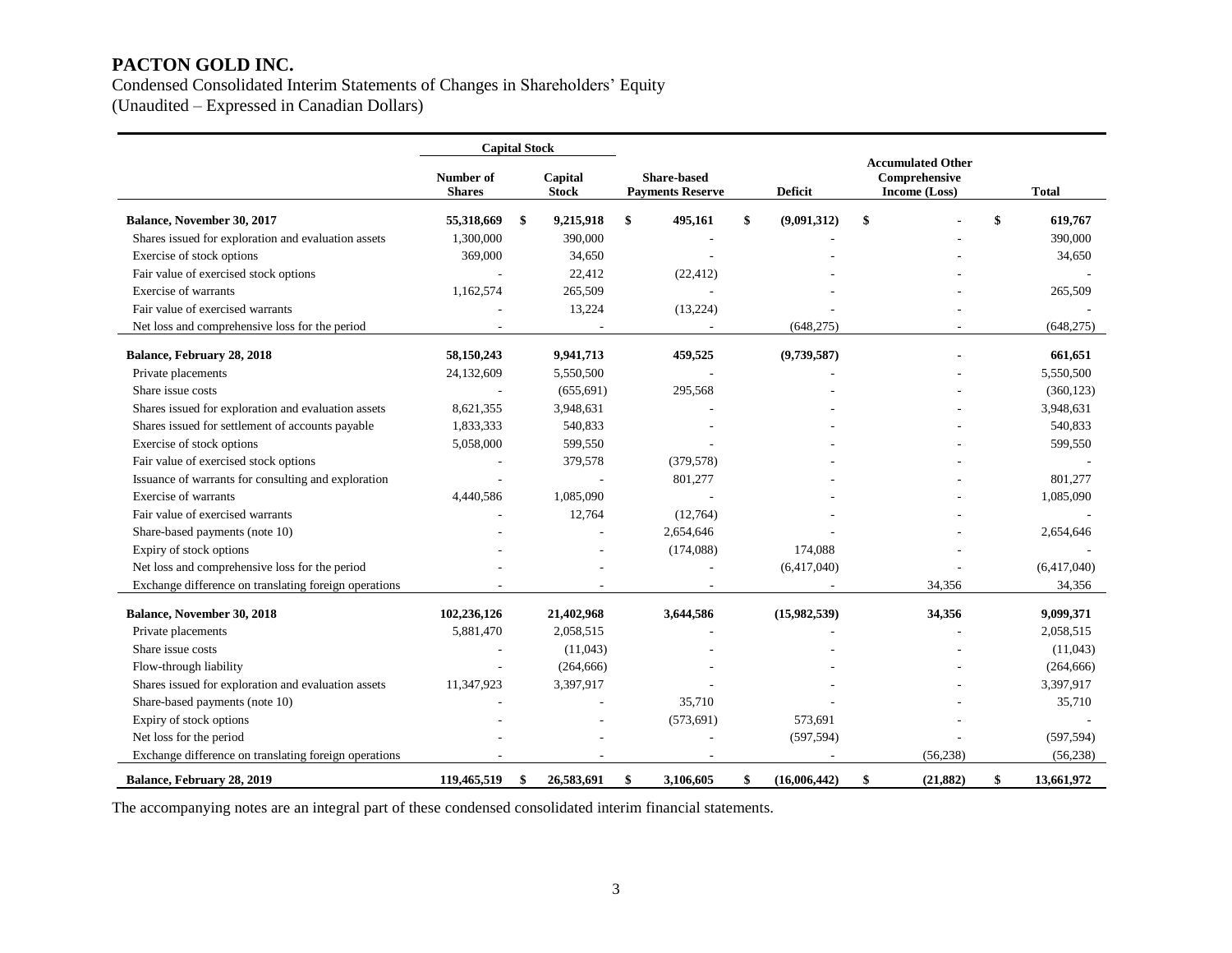Condensed Consolidated Interim Statements of Cash Flows For the Three Months Ended February 28, (Unaudited – Expressed in Canadian Dollars)

|                                                 | 2019             | 2018 |            |  |
|-------------------------------------------------|------------------|------|------------|--|
|                                                 |                  |      |            |  |
| <b>Operating Activities</b>                     |                  |      |            |  |
| Net loss                                        | \$<br>(597, 594) | \$   | (648, 275) |  |
| Items not involving cash                        |                  |      |            |  |
| Depreciation                                    | 208              |      | 216        |  |
| Share-based payments                            | 35,710           |      |            |  |
| Other income                                    | (35, 254)        |      |            |  |
| Impairment of exploration and evaluation assets |                  |      | 243,000    |  |
| Changes in non-cash working capital             |                  |      |            |  |
| Receivables                                     | 262,064          |      | (27, 813)  |  |
| Prepaid expenses and deposits                   | 2,196            |      | (22, 852)  |  |
| Accounts payable and accrued liabilities        | (27, 539)        |      | 310,060    |  |
|                                                 |                  |      |            |  |
| <b>Cash Used in Operating Activities</b>        | (360, 209)       |      | (145, 664) |  |
|                                                 |                  |      |            |  |
| <b>Investing Activity</b>                       |                  |      |            |  |
| Exploration and evaluation assets, net          | (583, 018)       |      | (80,260)   |  |
|                                                 |                  |      |            |  |
| <b>Cash Used in Investing Activity</b>          | (583, 018)       |      | (80,260)   |  |
|                                                 |                  |      |            |  |
| <b>Financing Activity</b>                       |                  |      |            |  |
| Net proceeds from share issuances               | 2,047,472        |      | 300,159    |  |
|                                                 |                  |      |            |  |
| <b>Cash Provided by Financing Activity</b>      | 2,047,472        |      | 300,159    |  |
|                                                 |                  |      |            |  |
| <b>Inflow of Cash</b>                           | 1,104,245        |      | 74,235     |  |
| <b>Effect of Foreign Exchange on Cash</b>       | (9, 811)         |      |            |  |
| <b>Cash, Beginning of Period</b>                | 465,734          |      | 121,526    |  |
|                                                 |                  |      |            |  |
| <b>Cash, End of Period</b>                      | \$<br>1,560,168  | \$   | 195,761    |  |

### **Supplemental Disclosure with Respect to Cash Flows** (note 12)

The accompanying notes are an integral part of these condensed consolidated interim financial statements.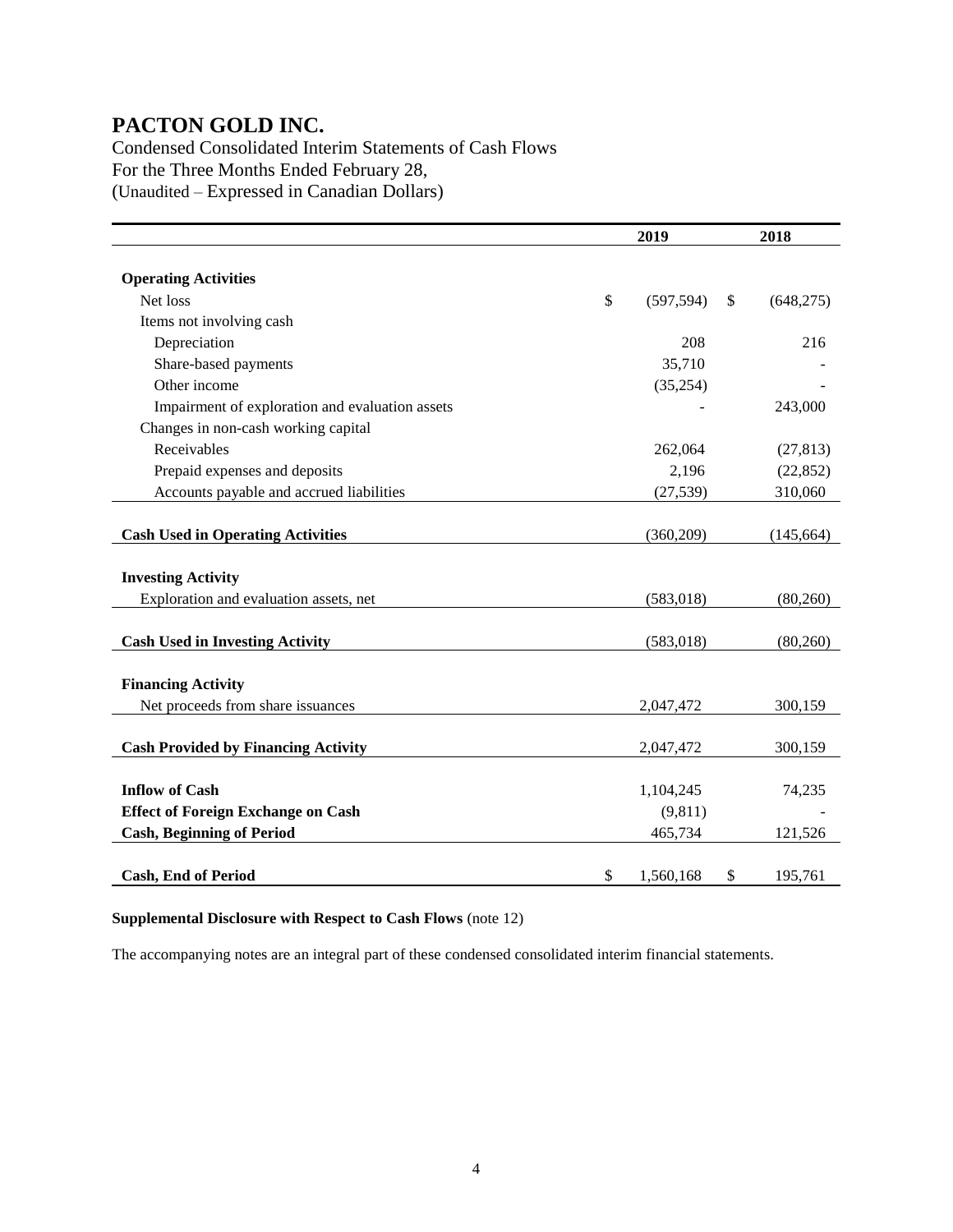Notes to the Consolidated Financial Statements For the Three Months Ended February 28, 2019 (Unaudited – Expressed in Canadian Dollars)

#### **1. NATURE OF OPERATIONS**

Pacton Gold Inc. (the "Company" or "Pacton") was incorporated pursuant to the British Columbia *Business Corporations Act* on December 15, 2010. The address of the Company's corporate office and its principal place of business is 1680 – 200 Burrard Street, Vancouver, British Columbia, Canada, V6C 3L6. The Company's registered and records office is  $400 - 725$  Granville Street, Vancouver, British Columbia, Canada, V7Y 1G5. The Company operates in Canada and Australia. On July 17, 2012, the Company's stock was listed on the TSX Venture Exchange ("TSX-V") trading under the symbol "NX". On April 27, 2017, the Company changed its name to Pacton Gold Inc. and began trading under the symbol "PAC". The Company's shares also trade on the OTC Exchange in the United States under the symbol "PACXF" and on the Frankfurt Stock Exchange under the symbol "2NKN". The principal business of the Company is the identification, evaluation and acquisition of mineral properties, as well as exploration of mineral properties once acquired. The Company is an exploration stage company and is in the process of acquiring and exploring its mineral property interests.

#### **2. GOING CONCERN**

These condensed consolidated interim financial statements (the "financial statements") have been prepared on the basis of accounting principles applicable to a going concern, which assumes that the Company will continue in operation for the foreseeable future and will be able to realize its assets and discharge its liabilities in the normal course of operations.

The Company has incurred a loss during the three months ended February 28, 2019 of \$597,594 (2018 - \$684,275) and as at February 28, 2019 has a deficit of \$16,006,442 (November 30, 2018 - \$15,982,539), has limited resources, no sources of operating cash flow and no assurances that sufficient funding will be available to continue operations for an extended period of time. The Company is in the exploration stage, and accordingly, has not yet commenced revenue-producing operations. These material uncertainties may cast significant doubt upon the Company's ability to continue as a going concern.

The application of the going concern concept is dependent upon the Company's ability to satisfy its liabilities as they become due and to obtain the necessary financing to complete the exploration and development of its mineral property interests, the attainment of profitable mining operations or the receipt of proceeds from the disposition of its mineral property interests. Management is actively engaged in the review and due diligence on opportunities of merit in the mining sector and is seeking to raise the necessary capital to meet its funding requirements. There can be no assurance that management's plan will be successful.

If the going concern assumption were not appropriate for these financial statements then adjustments may be necessary in the carrying values of assets and liabilities, the reported expenses and the statement of financial position classifications used. Such adjustments could be material.

#### **3. BASIS OF PREPARATION**

#### a) Statement of compliance

The condensed consolidated interim financial statements of the Company have been prepared in accordance with International Accounting Standard 34 *Interim Financial Reporting*.

The condensed consolidated interim financial statements of the Company should be read in conjunction with the Company's 2018 annual consolidated financial statements, which have been prepared in accordance with International Financial Reporting Standards ("IFRS"), as issued by the International Accounting Standards Board.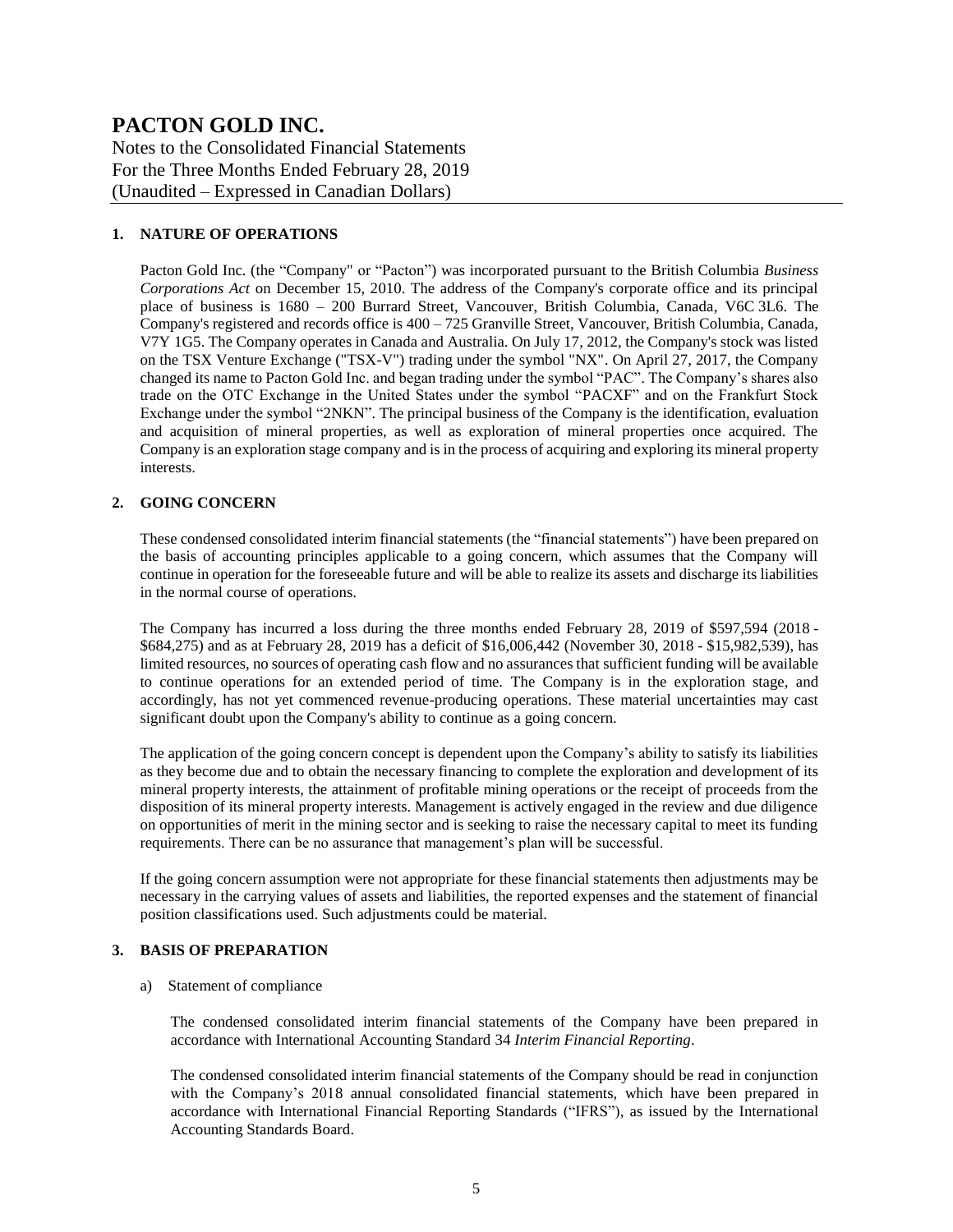Notes to the Consolidated Financial Statements For the Three Months Ended February 28, 2019 (Unaudited – Expressed in Canadian Dollars)

#### **3. BASIS OF PRESENTATION** (Continued)

a) Statement of compliance (continued)

These financial statements were reviewed by the Audit Committee and approved and authorized for issue by the Board of Directors on April 29, 2019.

b) Basis of measurement

These financial statements have been prepared under the historical cost basis, except for certain financial instruments, which are measured at fair value, as explained in the significant accounting policies (note 4). These financial statements have been prepared under the accrual basis of accounting, except for cash flow information.

c) Subsidiaries

These financial statements include all subsidiaries in the accounts of the Company for the periods presented. These subsidiaries are listed as follows:

|                                                | Ownership<br>February 28, | Ownership<br>November 30, |                     |                     |
|------------------------------------------------|---------------------------|---------------------------|---------------------|---------------------|
| <b>Subsidiary</b>                              | 2019                      | 2018                      | <b>Incorporated</b> | <b>Nature</b>       |
| Pacton Pilbara Pty. Ltd.<br>("Pacton Pilbara") | 100%                      | 100%                      | Australia           | Mineral exploration |
| CTTR Gold Pty. Ltd.<br>("CTTR")                | 100\%                     | 100\%                     | Australia           | Mineral exploration |
| Drummond East Pty. Ltd.<br>("Drummond East")   | 100%                      | 100%                      | Australia           | Mineral exploration |
| Arrow (Pilbara) Pty. Ltd.<br>("Arrow Pilbara") | 100%                      | 100%                      | Australia           | Mineral exploration |

Control exists when the Company has the power, directly or indirectly, to govern the financial and operating policies of an entity so as to obtain benefits from its activities. The financial statements of subsidiaries are included in the condensed consolidated interim financial statements from the date that control commences until the date that control ceases. All significant intercompany transactions and balances have been eliminated.

#### **4. SIGNIFICANT ACCOUNTING POLICIES**

The condensed consolidated interim financial statements have been prepared, for all periods presented, following the same accounting policies and methods of computation as described in note 4 to the audited consolidated financial statements for the year ended November 30, 2018, except for the Company's accounting policy for financial instruments.

On December 1, 2018, the Company adopted IFRS 9 *Financials Instruments*. IFRS 9 introduces new requirements for classifying and measuring financial assets and liabilities. Additional amendments include introduction of a new hedge accounting model and a new expected-loss impairment model. Adoption of this accounting standard did not have an impact on the Company's condensed consolidated financial statements. Cash continued to be classified as fair value through profit or loss ("FVTPL"), receivables changed from loans and receivables to amortized cost and accounts payable and accrued liabilities changed from other financial liabilities to amortized cost.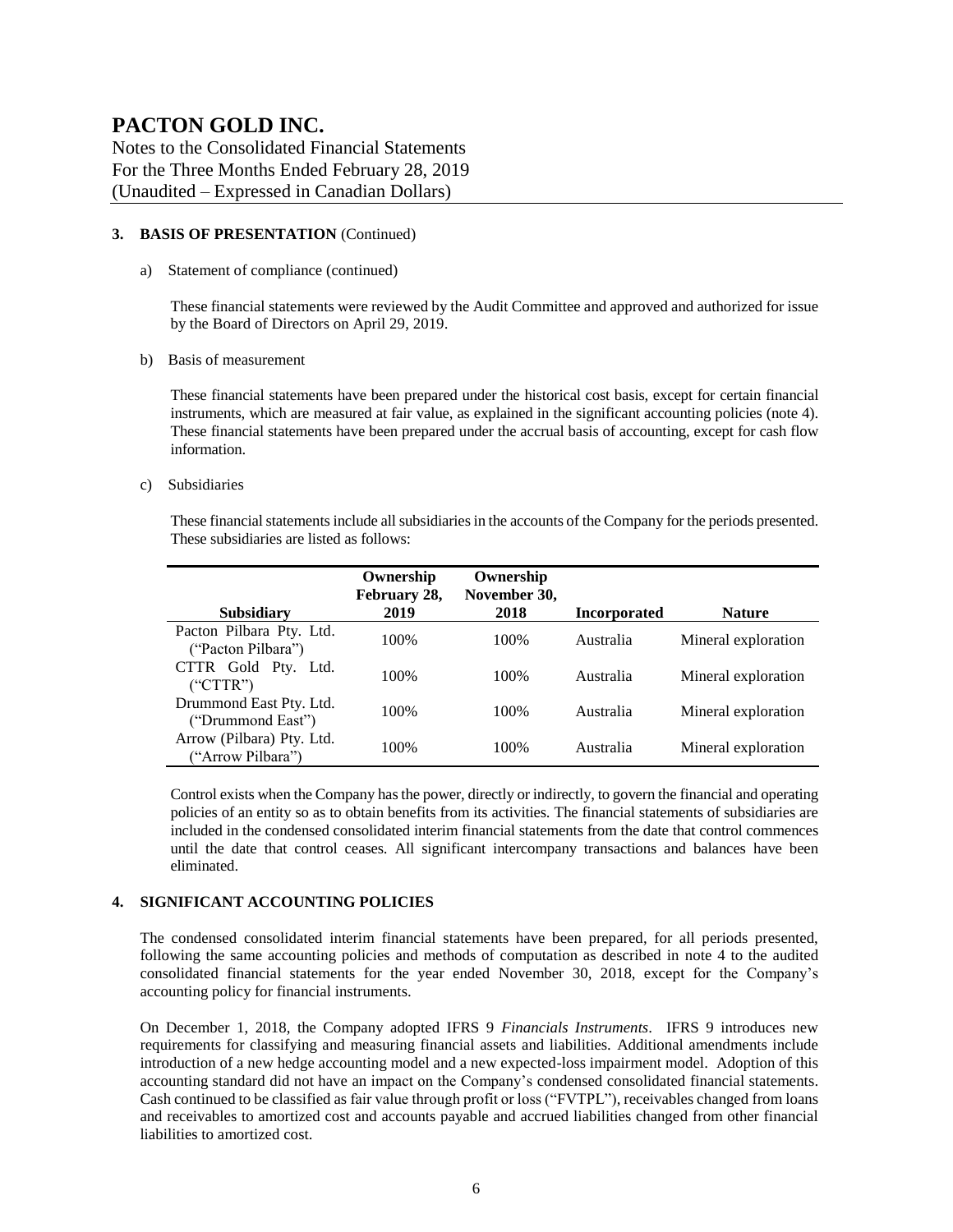Notes to the Consolidated Financial Statements For the Three Months Ended February 28, 2019 (Unaudited – Expressed in Canadian Dollars)

#### **5. CRITICAL ACCOUNTING ESTIMATES AND JUDGMENTS**

The Company makes estimates and assumptions about the future that affect the reported amounts of assets and liabilities. Estimates and judgments are continually evaluated based on historical experience and other factors, including expectations of future events that are believed to be reasonable under the circumstances. In the future, actual experience may differ from these estimates and assumptions.

The effect of a change in an accounting estimate is recognized prospectively by including it in comprehensive income or loss in the year of the change, if the change affects that year only, or in the year of the change and future years, if the change affects both.

#### *Critical judgments in applying accounting policies*

Information about critical judgments in applying accounting policies that have the most significant risk of causing material adjustment to the carrying amounts of assets and liabilities recognized in the financial statements within the next financial year are discussed below.

a) Impairment of exploration and evaluation assets

The application of the Company's accounting policy for exploration and evaluation expenditures and impairment of the capitalized expenditures requires judgment in determining whether it is likely that future economic benefits will flow to the Company, which may be based on assumptions about future events or circumstances. Estimates and assumptions made may change if new information becomes available. If, after expenditure is capitalized, information becomes available suggesting that the recovery of expenditure is unlikely, the amount capitalized is written off in profit or loss in the year the new information becomes available.

b) Income taxes

Significant judgment is required in determining the provision for income taxes. There are many transactions and calculations undertaken during the ordinary course of business for which the ultimate tax determination is uncertain. The Company recognizes liabilities and contingencies for anticipated tax audit issues based on the Company's current understanding of the tax law. For matters where it is probable that an adjustment will be made, the Company records its best estimate of the tax liability, including the related interest and penalties in the current tax provision. Management believes they have adequately provided for the probable outcome of these matters; however, the final outcome may result in a materially different outcome than the amount included in the tax liabilities.

In addition, the Company recognizes deferred tax assets relating to tax losses carried forward to the extent that it is probable that taxable profit will be available against which a deductible temporary difference can be utilized. This is deemed to be the case when there are sufficient taxable temporary differences relating to the same taxation authority and the same taxable entity that are expected to reverse in the same year as the expected reversal of the deductible temporary difference, or in years into which a tax loss arising from the deferred tax asset can be carried back or forward. However, utilization of the tax losses also depends on the ability of the taxable entity to satisfy certain tests at the time the losses are recouped.

c) Going concern

The assessment of the Company's ability to continue as a going concern requires significant judgment. The financial statements have been prepared on the basis of accounting principles applicable to a going concern, as disclosed in note 2.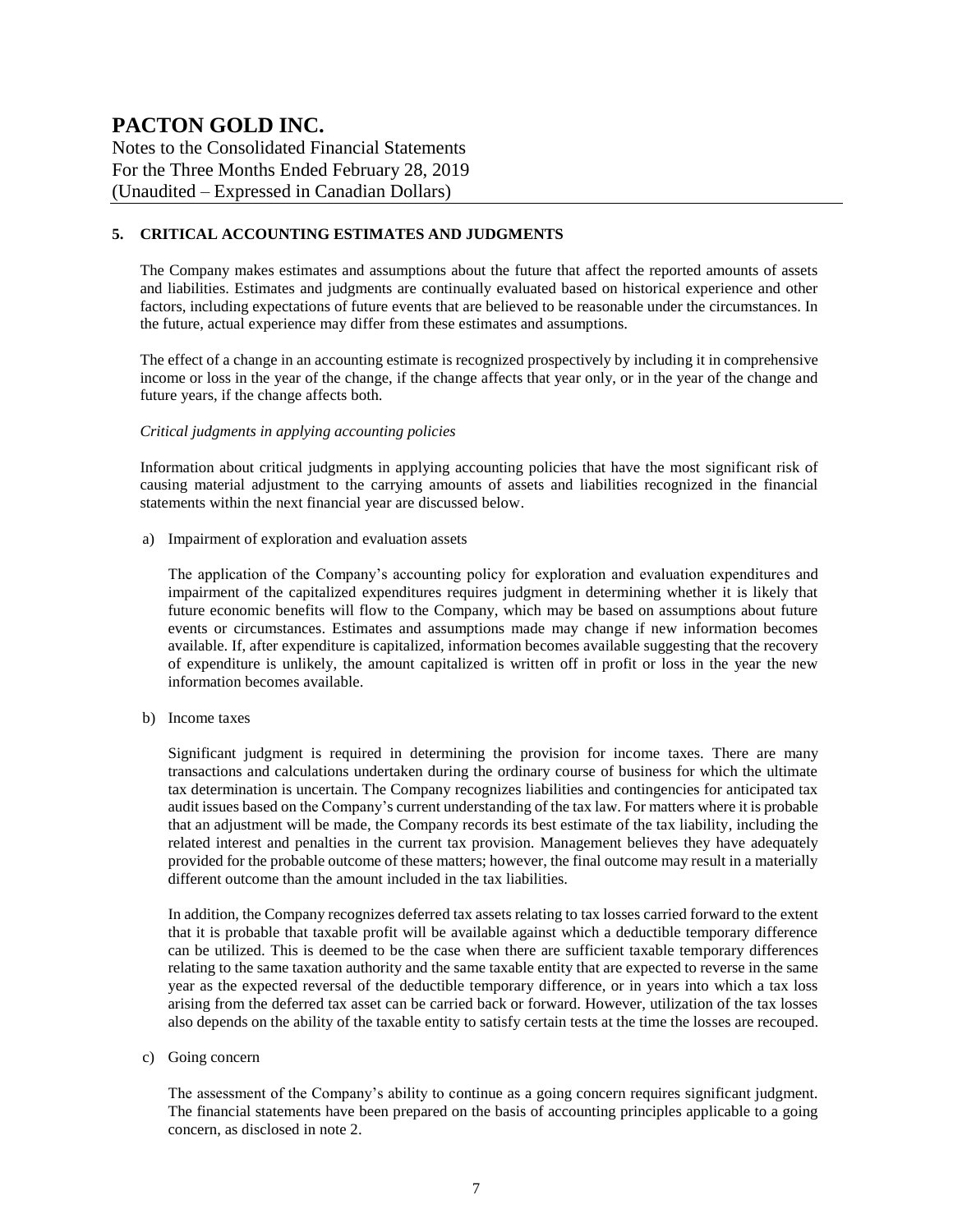Notes to the Consolidated Financial Statements For the Three Months Ended February 28, 2019 (Unaudited – Expressed in Canadian Dollars)

#### **5. CRITICAL ACCOUNTING ESTIMATES AND JUDGMENTS** (Continued)

#### d) Acquisition of subsidiaries

The Company's acquisitions of CTTR, Drummond East and Arrow Pilbara have been determined to be asset acquisitions, as CTTR, Drummond East and Arrow Pilbara do not meet the definition of a business under IFRS 3 *Business Combinations*. As a result, the acquisitions have been accounted for as asset acquisitions, whereby all of the assets acquired and liabilities assumed are assigned a carrying amount based on relative fair values. The Company's application of the recognition principle may result in recognizing some assets (often intangible) and liabilities that the acquiree had not previously recognized as assets and liabilities in its financial statements, which require management judgment.

#### *Key sources of estimation uncertainty*

The following are key assumptions concerning the future and other key sources of estimation uncertainty that have a significant risk of resulting in material adjustments to the financial statements.

a) Decommissioning liabilities

Rehabilitation provisions have been created based on the Company's internal estimates. Assumptions, based on the current economic environment, have been made, which management believes are a reasonable basis upon which to estimate the future liability. These estimates take into account any material changes to the assumptions that occur when reviewed regularly by management. Estimates are reviewed annually and are based on current regulatory requirements. Significant changes in estimates of contamination, restoration standards and techniques will result in changes to provisions from year to year. Actual rehabilitation costs will ultimately depend on future market prices for the rehabilitation costs that will reflect the market condition at the time the rehabilitation costs are actually incurred. The final cost of the currently recognized rehabilitation provisions may be higher or lower than currently provided for. As at February 28, 2019, the Company had no known rehabilitation requirements, and accordingly, no provision has been made.

#### **6. FINANCIAL INSTRUMENTS**

Financial instruments are agreements between two parties that result in promises to pay or receive cash or equity instruments. The Company classifies its financial instruments as follows: cash is classified as FVTPL; receivables, as amortized cost; and accounts payable and accrued liabilities, as amortized cost. The carrying values of these instruments approximate their fair values due to their short term to maturity.

The following table sets forth the Company's financial asset measured at fair value by level within the fair value hierarchy:

| <b>February 28, 2019</b> | <b>Level 1</b> | <b>Level 2</b><br>Level 3 |                                |              |  |
|--------------------------|----------------|---------------------------|--------------------------------|--------------|--|
| Cash                     | \$1,560,168    | S<br>-                    | S<br>$\overline{\phantom{a}}$  | \$1,560,168  |  |
|                          | <b>Level 1</b> | Level 2                   | Level 3                        | <b>Total</b> |  |
| <b>November 30, 2018</b> |                |                           |                                |              |  |
| Cash                     | \$465,734      | S<br>-                    | \$<br>$\overline{\phantom{a}}$ | \$465,734    |  |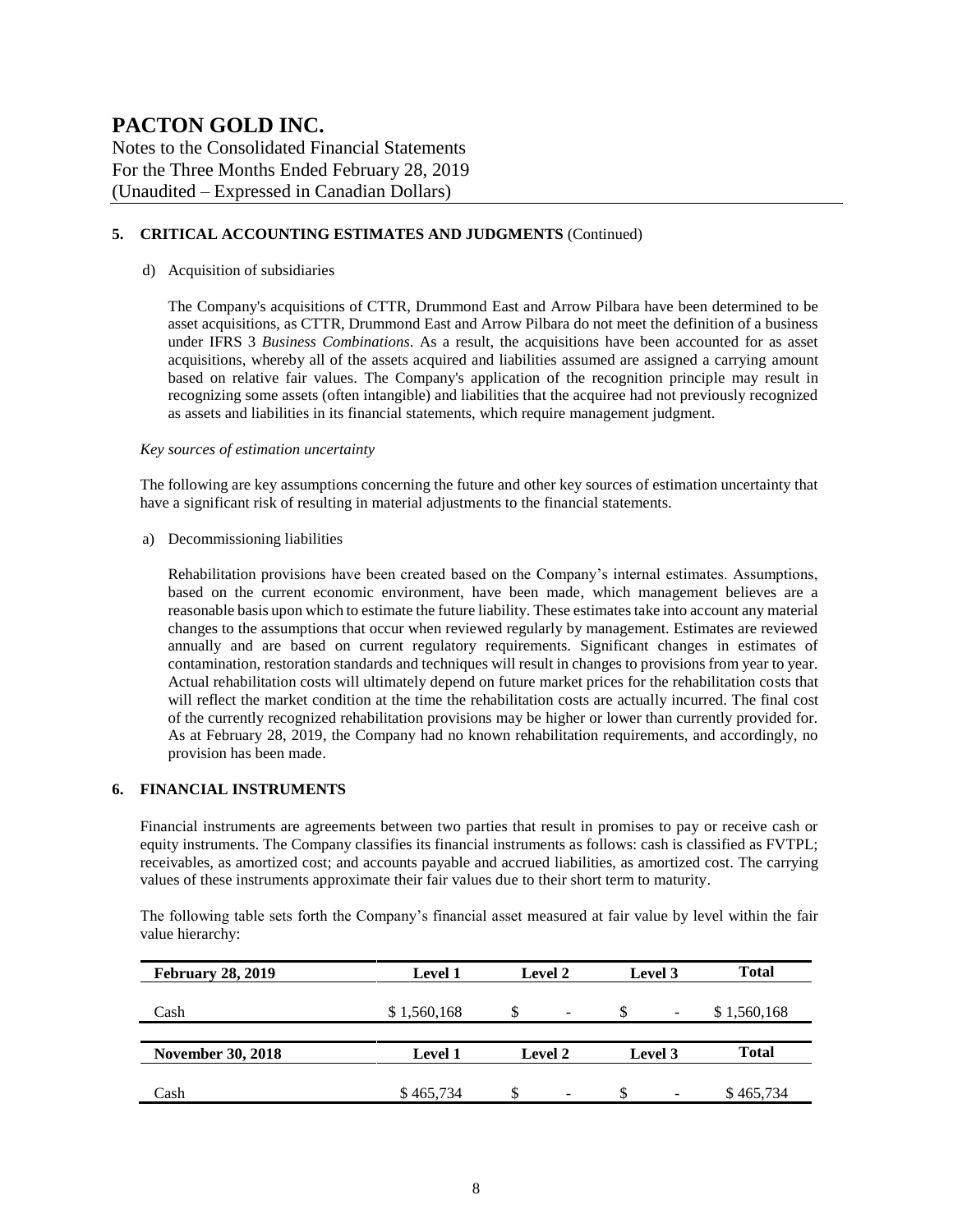Notes to the Consolidated Financial Statements For the Three Months Ended February 28, 2019 (Unaudited – Expressed in Canadian Dollars)

#### **6. FINANCIAL INSTRUMENTS** (Continued)

The Company has exposure to the following risks from its use of financial instruments:

- Credit risk;
- Liquidity risk; and
- Market risk.
- a) Credit risk

Credit risk is the risk that one party to a financial instrument will cause a financial loss for the other party by failing to discharge an obligation. The Company manages credit risk, in respect of cash, by placing it at major Canadian financial institutions. Included in receivables is \$45,609 (November 30, 2018 - \$384,317) owing from the Canada Revenue Agency and the Australian Taxation Office. The Company has minimal credit risk.

b) Liquidity risk

Liquidity risk is the risk that the Company will not be able to meet its financial obligations as they fall due. The Company's approach to managing liquidity is to ensure, as far as possible, that it will always have sufficient liquid funds to meet its liabilities when due, under both normal and stressed conditions, without incurring unacceptable losses or risking damage to the Company's reputation. The contractual financial liabilities of the Company as of February 28, 2019 equal \$384,911 (November 30, 2018 - \$308,536). All of the liabilities presented as accounts payable and accrued liabilities are due within 30 days of February 28, 2019.

c) Market risk

Market risk is the risk that changes in market prices, such as foreign exchange rates and interest rates, will affect the Company's income or the value of its holdings of financial instruments. The objective of market risk management is to manage and control market risk exposure within acceptable parameters, while optimizing the return on capital.

- *i) Currency risk* Currency risk is the risk that the fair value or future cash flows will fluctuate as a result of changes in foreign exchange rates. The Company has operations in Canada and Australia and incurs operating and exploration expenditures in both currencies. The fluctuation of the Canadian dollar in relation to the Australian dollar will have an impact upon the results of the Company. The Company does not hold substantial funds in a foreign currency, and only a small amount of its accounts payable and accrued liabilities is denominated in Australian dollars. A fluctuation in the exchanges rates between the Canadian and Australian dollars of 10% would result in a nominal change to the Company's cash, accounts payable and accrued liabilities, and other comprehensive income. The Company does not use any techniques to mitigate currency risk.
- *ii) Interest rate risk –* Interest rate risk is the risk that future cash flows will fluctuate as a result of changes in market interest rates. Interest earned on cash is at nominal interest rates, and therefore, the Company does not consider interest rate risk to be significant. The Company has no interestbearing financial liabilities.
- *iii) Other price risk –* Other price risk is the risk that the fair value or future cash flows of a financial instrument will fluctuate due to changes in market prices, other than those arising from interest rate risk. The Company is not exposed to significant other price risk.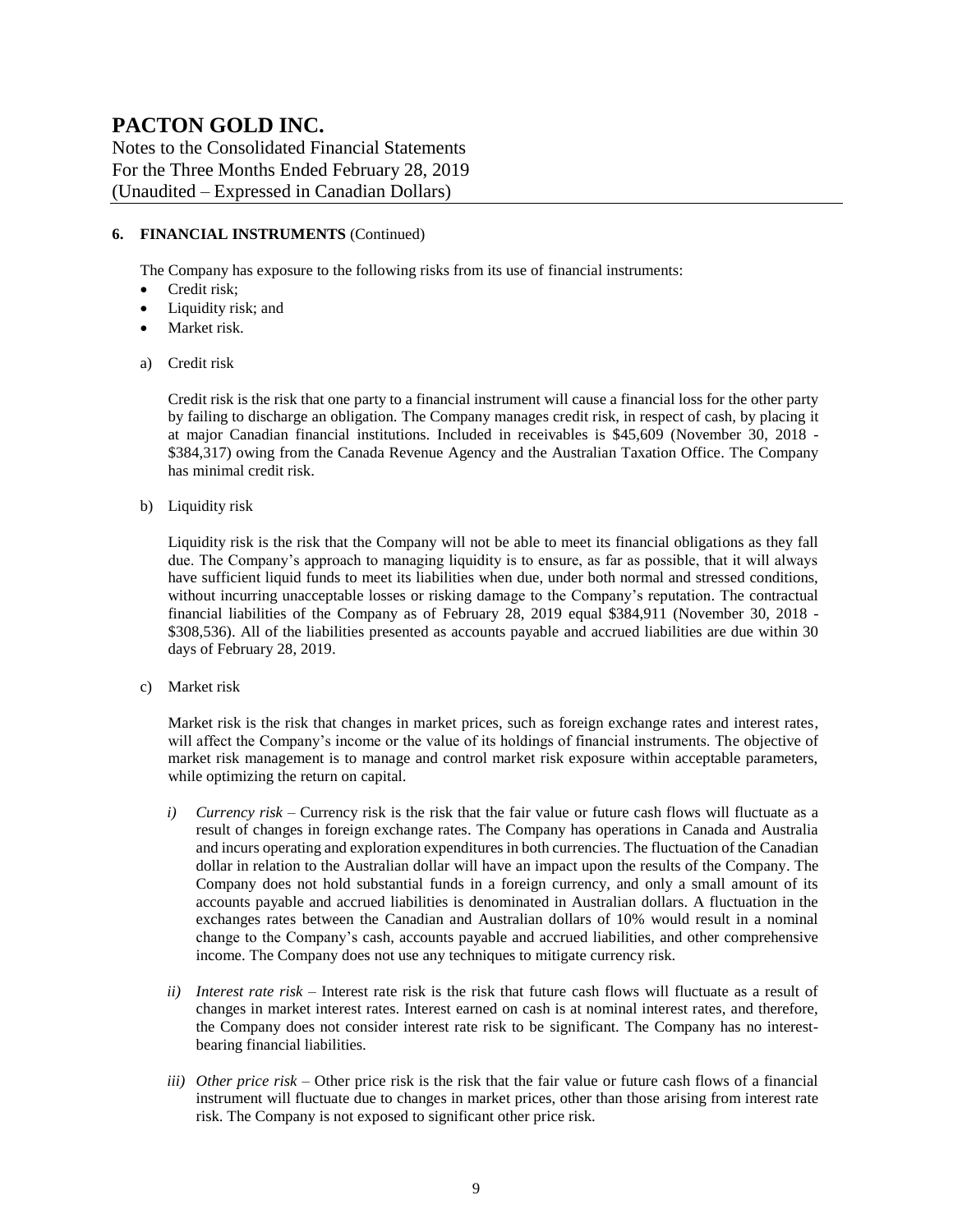Notes to the Consolidated Financial Statements For the Three Months Ended February 28, 2019 (Unaudited – Expressed in Canadian Dollars)

#### **6. FINANCIAL INSTRUMENTS** (Continued)

#### d) Capital management

The Company considers its capital to be comprised of shareholders' equity.

The Company manages the capital structure and makes adjustments to it in light of changes in economic conditions and the risk characteristics of the underlying assets. To maintain or adjust the capital structure, the Company may attempt to issue new shares. Although the Company has been successful at raising funds in the past through the issuance of capital stock, it is uncertain whether it will continue this method of financing due to the current difficult market conditions.

In order to facilitate the management of its capital requirements, the Company prepares expenditure budgets that are updated as necessary depending on various factors, including successful capital deployment and general industry conditions.

Management reviews the capital structure on a regular basis to ensure that the above objectives are met. There have been no changes to the Company's approach to capital management during the period ended February 28, 2019. The Company is not subject to externally imposed capital requirements.

#### **7. EQUIPMENT**

|                                                           | Furniture and<br>Equipment |       |  |  |  |
|-----------------------------------------------------------|----------------------------|-------|--|--|--|
| Cost                                                      |                            |       |  |  |  |
| Balance, November 30, 2017 and 2018 and February 28, 2019 | \$                         | 8,496 |  |  |  |
| <b>Accumulated Depreciation</b>                           |                            |       |  |  |  |
| <b>Balance, November 30, 2017</b>                         | \$                         | 3,402 |  |  |  |
| Depreciation                                              |                            | 941   |  |  |  |
| <b>Balance, November 30, 2018</b>                         |                            | 4,343 |  |  |  |
| Depreciation                                              |                            | 208   |  |  |  |
| Balance, February 28, 2019                                | \$                         | 4,551 |  |  |  |
| Net Book Value, November 30, 2018                         | \$                         | 4,153 |  |  |  |
| Net Book Value, February 28, 2019                         | \$                         | 3,945 |  |  |  |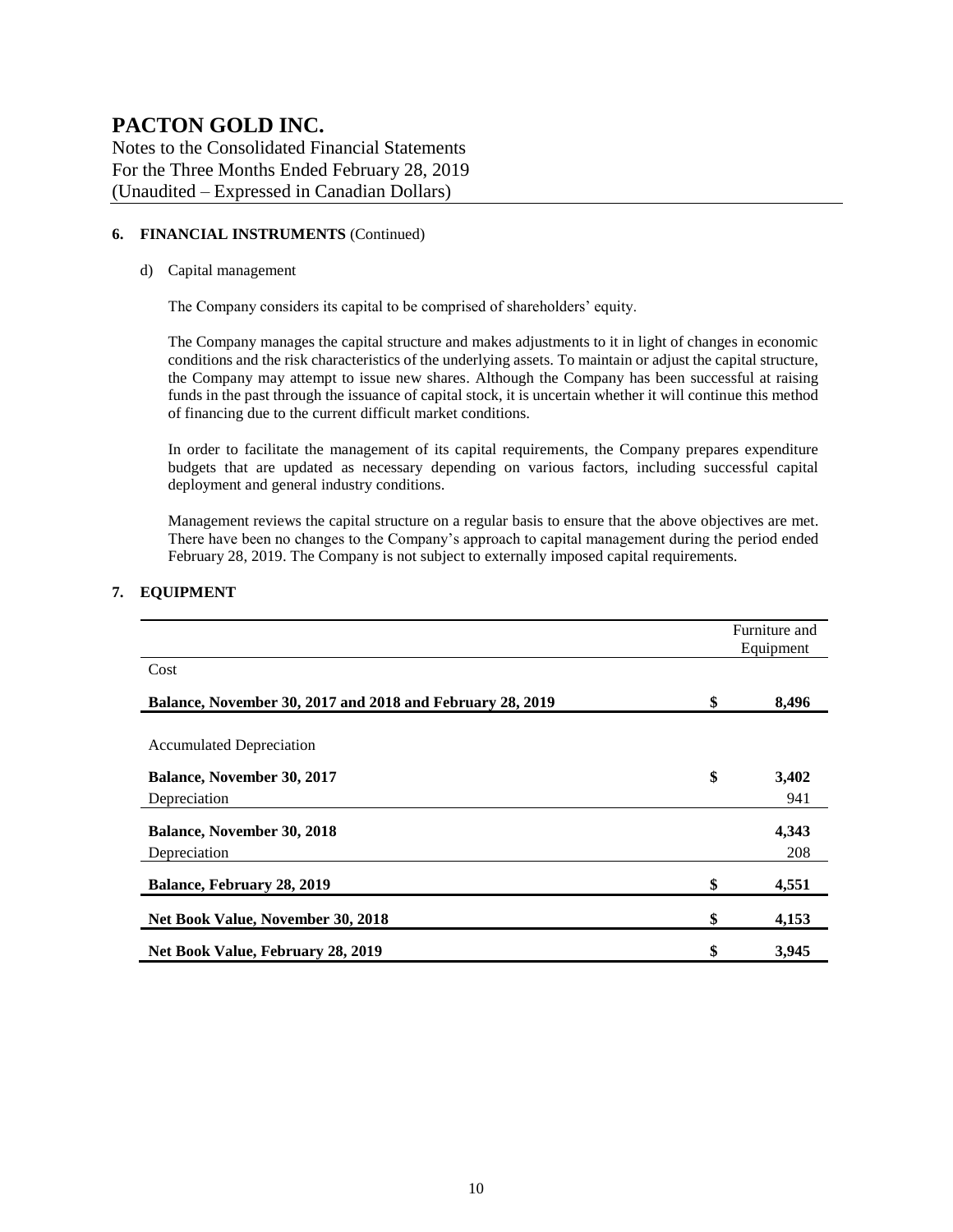Notes to the Consolidated Financial Statements For the Three Months Ended February 28, 2019 (Unaudited – Expressed in Canadian Dollars)

#### **8. EXPLORATION AND EVALUATION ASSETS**

a) Pilbara Project

#### **CTTR**

On March 20, 2018, the Company entered into a share purchase agreement to acquire 100% of the issued and outstanding shares of CTTR, an Australian proprietary limited company. CTTR holds applications to nine tenement licenses for a mineral property group in the Pilbara Region of Western Australia.

Under the terms of the share purchase agreement, the Company can acquire 100% of the issued and outstanding shares of CTTR by:

- Paying a \$25,000 non-refundable deposit (paid);
- Paying \$75,000 (paid) and issuing 916,666 common shares (issued and valued at \$238,333) of the Company and 458,333 share purchase warrants (issued and valued at \$64,545). Each warrant is exercisable into one additional common share of the Company for a period of 18 months from the date of issue at a price of \$0.45, upon acceptance of the transaction by the TSX-V (issued on March 29, 2018); and
- Paying \$50,000 (paid) and issuing 416,666 common shares (issued and valued at \$270,833) of the Company and 208,333 share purchase warrants (issued and valued at \$72,034). Each warrant is exercisable into one additional common share of the Company for a period of 18 months from the date of issue at a price to be determined at the date of grant, upon the grant of at least six exploration licenses.

The Company also issued 156,250 common shares valued at \$40,625 as a finder's fee on the transaction.

The acquisition of CTTR has been accounted for as an acquisition of assets and liabilities, as CTTR does not meet the definition of a business under IFRS 3. The acquisition of the net assets of CTTR was recorded at the fair value of the consideration transferred of \$836,370 as detailed above. The net assets acquired consisted entirely of exploration and evaluation assets.

#### **Arrow Pilbara**

On May 11, 2018, the Company entered into a share purchase and option agreement whereby the Company could earn up to an 80% interest in Arrow Pilbara, an Australian proprietary limited exploration company. Arrow Pilbara holds two granted tenement licenses and two applications for licenses in the Pilbara Region of Western Australia. Under the terms of the agreement, the Company was required to make cash payments and issue common shares and common share purchase warrants of the Company to acquire a 51% interest in Arrow Pilbara as follows:

• Issue 1,086,957 common shares (issued and valued at \$695,652) and 1,086,957 common share purchase warrants (issued and valued at \$583,761) exercisable into one share at \$0.35 for three years and pay \$500,000 (paid \$300,000, with remaining due upon grant of applications).

To acquire a further 29% interest in Arrow Pilbara, the Company was required to:

- Pay \$250,000 or an equivalent number of common shares based on the five-day trailing volumeweighted average price at the time of issue, subject to a floor price of no lower than \$0.19 per common share; and
- Fund exploration expenditures up to a maximum of \$500,000.

The vendor retains a right to explore for, mine and extract lithium, caesium and tantalum from the property.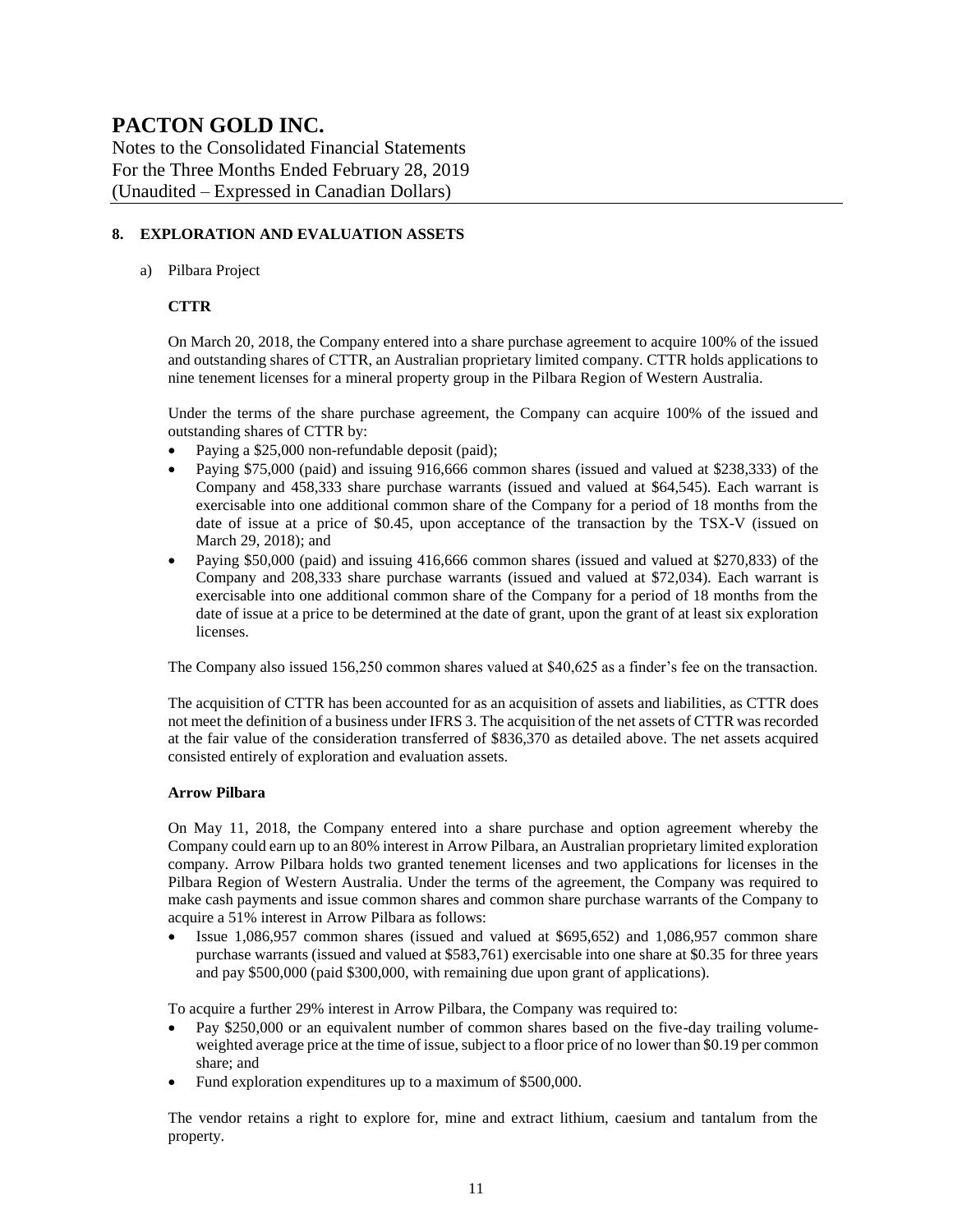Notes to the Consolidated Financial Statements For the Three Months Ended February 28, 2019 (Unaudited – Expressed in Canadian Dollars)

#### **8. EXPLORATION AND EVALUATION ASSETS** (Continued)

#### a) Pilbara Project (continued)

A discovery bonus of \$500,000 cash is payable if the Company reports a National Instrument ("NI") 43- 101-defined "measured mineral resource" or "inferred mineral resource" of at least 100,000 ounces of gold on the property.

The Company also issued 227,941 common shares valued at \$58,125 as a finder's fee on the transaction.

The acquisition of 51% of Arrow Pilbara has been accounted for as an acquisition of assets and liabilities, as Arrow Pilbara does not meet the definition of a business under IFRS 3. The acquisition of the net assets of Arrow Pilbara was recorded at the fair value of the consideration transferred of \$1,637,538 as detailed above. The net assets acquired were as follows:

| <b>Net Assets Acquired</b>        |             |
|-----------------------------------|-------------|
|                                   |             |
| Exploration and evaluation assets | 3,210,860   |
| Non-controlling interest          | (1,573,322) |
|                                   |             |
|                                   | 1,637,538   |

On August 20, 2018, the Company entered into a share purchase agreement to acquire the remaining ownership interest in Arrow Pilbara. Under the terms of the agreement, the Company will acquire the remaining 49% ownership interest in Arrow Pilbara that it does not already own by paying \$1,000,000 (paid) and issuing 2,000,000 common shares (issued and valued at \$820,000).

The purchase of the remaining 49% interest was accounted for as follows:

| <b>Acquisition of 49% Interest</b>                                       |                          |
|--------------------------------------------------------------------------|--------------------------|
| Additional consideration paid<br>Elimination of non-controlling interest | 1,820,000<br>(1,573,322) |
| Loss on acquisition                                                      | 246,678                  |

#### **Drummond East**

On August 15, 2018, the Company entered into a share purchase agreement to acquire a 100% interest in Drummond East, an arm's length Australian exploration company wholly owned by Impact Minerals Ltd. ("Impact"). Drummond East holds seven granted tenement licenses in the Pilbara Region of Western Australia.

Under the terms of the agreement, the Company paid Impact a total of \$350,000 and issued to Impact 2,125,000 common shares of the Company valued at \$860,625.

In addition, the Company will pay a bonus to Impact of \$500,000 if the Company publishes measured, indicated or inferred gold resources of more than 250,000 ounces on the property. The Company will grant Impact a 2% net smelter royalty ("NSR") in respect of the property on standard industry terms to be agreed between the parties. The parties agree that the Company shall, at all times, retain an exclusive and unlimited right to purchase 50% of the NSR back from Impact for \$500,000.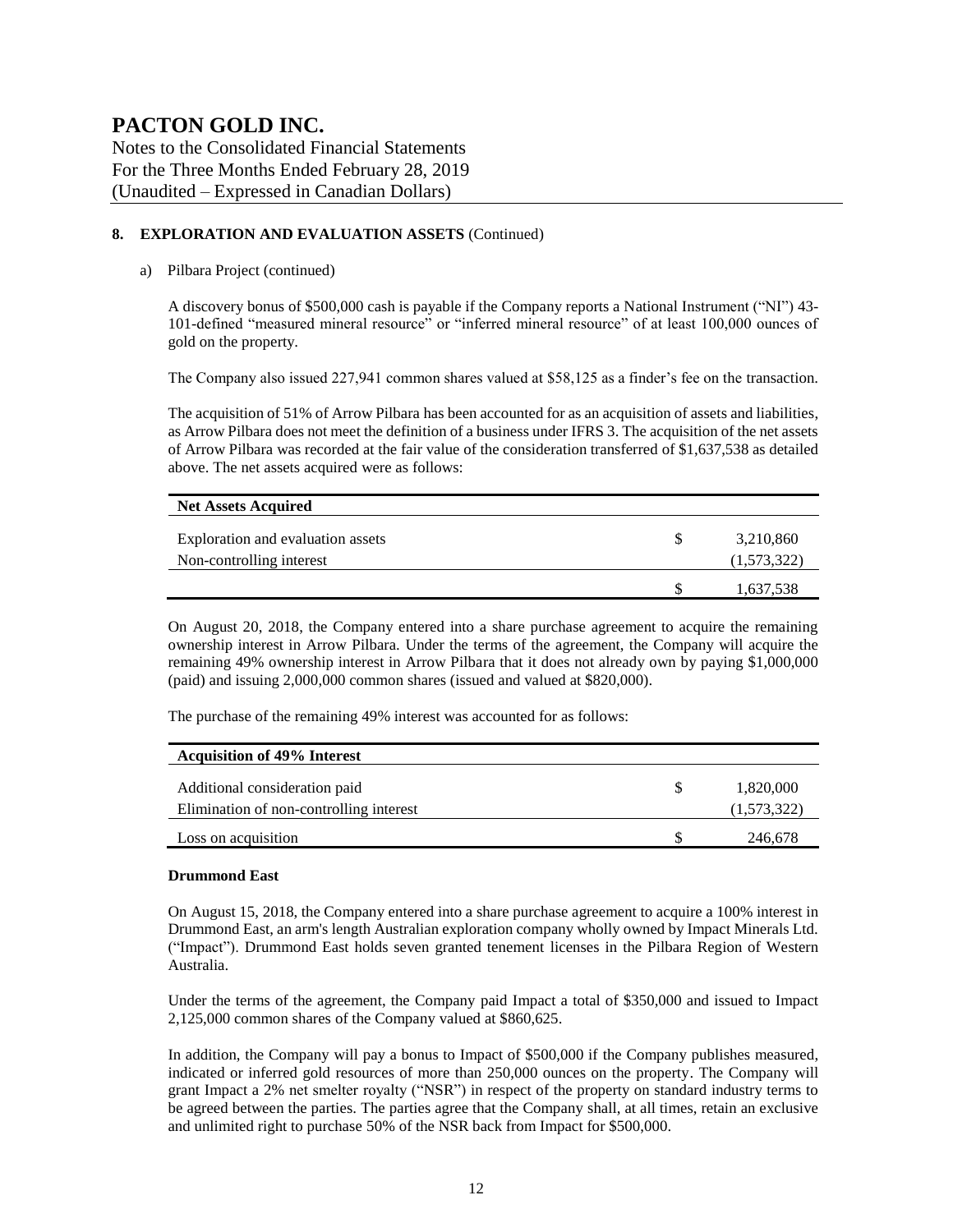Notes to the Consolidated Financial Statements For the Three Months Ended February 28, 2019 (Unaudited – Expressed in Canadian Dollars)

#### **8. EXPLORATION AND EVALUATION ASSETS** (Continued)

#### a) Pilbara Project (continued)

The Company paid a finder's fee of 291,875 common shares (issued and valued at \$145,938).

The acquisition of Drummond East has been accounted for as an acquisition of assets and liabilities, as Drummond East does not meet the definition of a business under IFRS 3. The acquisition of the net assets of Drummond East was recorded at the fair value of the consideration transferred of \$1,356,563 as detailed above. The net assets acquired consisted entirely of exploration and evaluation assets.

#### **Friendly Creek**

On August 11, 2018, the Company entered into a tenement sale agreement to acquire 100% of the Friendly Creek exploration license and mining leases in the Pilbara Region of Western Australia.

Under the terms of the agreement, the Company will purchase a 100% interest in Friendly Creek by paying the vendors a total of \$25,000 (paid and included in long-term deposits) and issuing to the vendors 2,500,000 common shares of the Company (issued subsequent to February 28, 2019).

#### **Yandicoogina and Boodalyerrie**

On September 25, 2018, the Company entered into a tenement sale agreement to acquire 100% of both the Yandicoogina and Boodalyerrie exploration licenses and mining leases from Gardner Mining Pty. Ltd. ("Gardner Mining"), an Australian proprietary limited exploration company.

Under the terms of the agreement, the Company will purchase a 100% ownership interest in projects by paying Gardner Mining \$25,000 (paid and included in long-term deposits) and issuing to Gardner Mining 3,000,000 common shares of the Company (issued subsequent to February 28, 2019).

#### **Golden Palms Project**

On November 5, 2018, the Company entered into a tenement sale agreement to acquire the Golden Palms tenement license in Western Australia.

Under the terms of the agreement, Pacton can purchase 100% of the property by paying a total of \$100,000 (\$50,000 paid) and issuing 400,000 common shares on completion of the transaction.

#### **Hong Kong Project**

On November 23, 2018, the Company entered into a tenement sale agreement to acquire a 70% interest in the Hong Kong project from Clancy Exploration Ltd. ("Clancy"), an Australian Securities Exchangelisted exploration company.

Under the terms of the agreement, the Company can purchase a 70% interest in the Hong Kong project by paying Clancy \$175,000 (paid) and issuing to Clancy 3,780,613 common shares of the Company (issued and valued at \$1,323,215). In addition, the Company issued 300,000 common shares valued at \$82,500 as a finder's fee on the project and paid a \$25,000 deposit included in exploration and evaluation assets.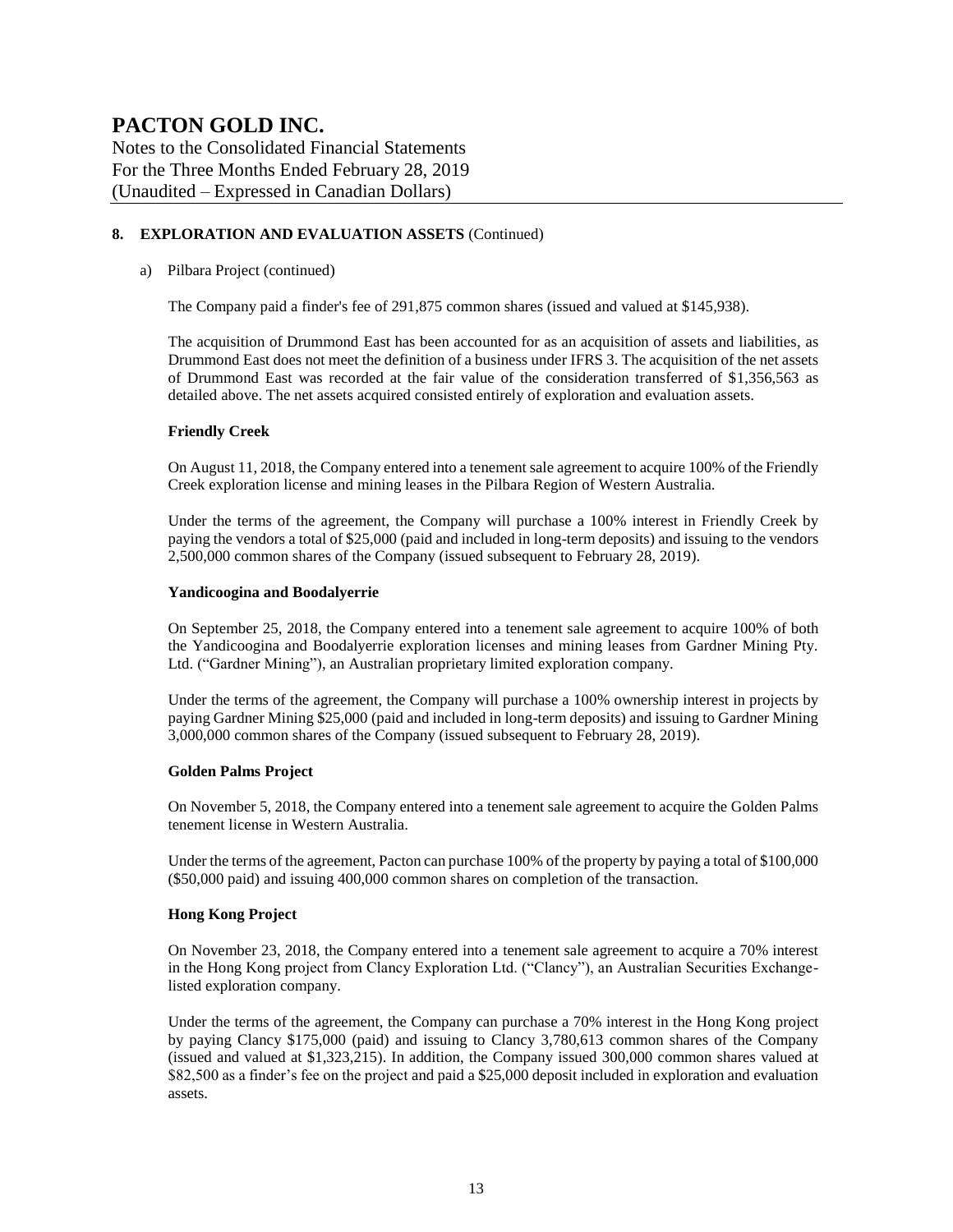Notes to the Consolidated Financial Statements For the Three Months Ended February 28, 2019 (Unaudited – Expressed in Canadian Dollars)

#### **8. EXPLORATION AND EVALUATION ASSETS** (Continued)

#### a) Pilbara Project (continued)

Upon completion of the acquisition, the Company and Clancy will enter into a joint venture, with Pacton acting as operator of the Hong Kong project. A minimum of AUD \$520,000 must be spent by the Company within two years of completion of the transaction. Clancy will be free carried with respect to expenditures until a decision to mine is made unanimously by both parties.

#### **Keras Project**

On October 18, 2018, the Company entered into a grant of gold rights agreement to acquire the conglomerate gold rights of Calidus Resources Ltd. ("Calidus") in both the Marble Bar sub basin and the northeast Pilbara sub basin of Western Australia's Pilbara craton.

Under the terms of the agreement, the Company will acquire the gold rights by issuing Calidus or its nominees 7,000,000 common shares of the Company (issued and valued at \$1,925,000). The agreement includes a right to deferred compensation whereby Calidus may receive up to 3,000,000 additional common shares of the Company on October 18, 2019 based on the 30-day volume weighted average price of the Company's common shares on the date of such issuance. A minimum of AUD \$55,000 must be spent by the Company on each anniversary of the completion of the transaction. In addition, the Company paid a \$10,000 deposit included in exploration and evaluation assets.

b) Red Lake Project

On May 10, 2017, the Company entered into an option agreement to earn a 100% interest in 34 mineral claims and two mineral patents in the Red Lake Mining District, located in Ontario. Under the terms of the agreement, the Company was required to make cash payments of \$300,000 and issue 4,200,000 common shares of the Company over a period of four years. Of that, 1,200,000 common shares of the Company were issued (valued at \$168,000) and \$75,000 was paid.

The vendor retained a NSR varying from 0.25% to 2.25%, of which one-half could be repurchased by the Company, at a rate of \$250,000 per 0.25%.

On April 18, 2018, the Company provided notice of termination on the option agreement to the vendor. During the year ended November 30, 2018, the Company recorded an impairment of exploration and evaluation assets of \$243,000 as a result of the termination.

On May 23, 2017, the Company entered into an option agreement to earn a 100% interest in 14 mineral claims in the Red Lake Mining District, located in Ontario. Under the terms of the agreement, the Company must make cash payments and issue common shares of the Company as follows:

- Issue 300,000 common shares of the Company (issued and valued at \$42,000) and pay \$16,000 (paid) within five days of approval by the TSX-V, which was received on May 26, 2017;
- Pay  $$12,000$  on or before May 26, 2018 (paid);
- Pay \$16,000 on or before May 26, 2019; and
- Pay \$26,000 on or before May 26, 2020.

The claims are subject to an underlying 2% NSR.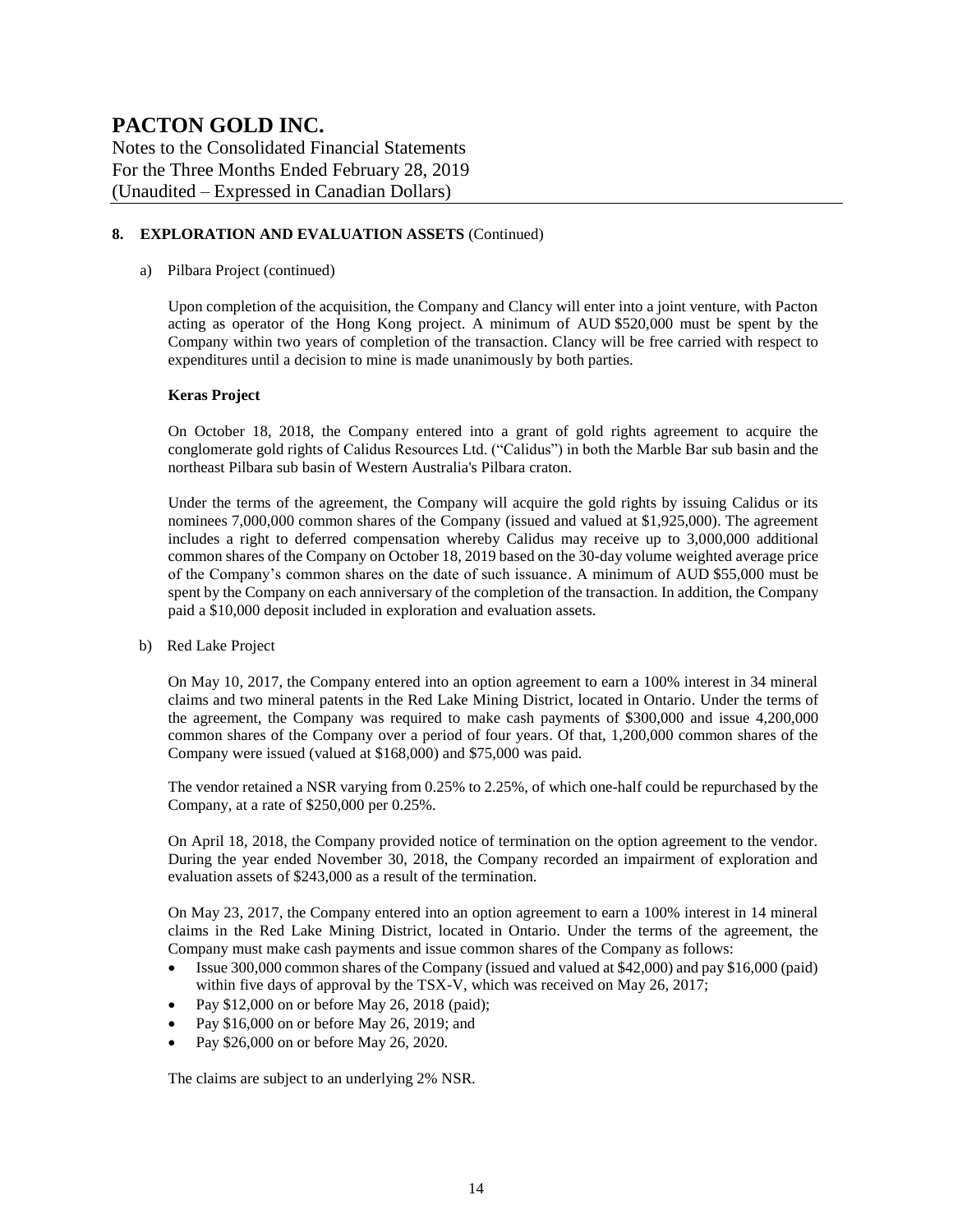Notes to the Consolidated Financial Statements For the Three Months Ended February 28, 2019 (Unaudited – Expressed in Canadian Dollars)

#### **8. EXPLORATION AND EVALUATION ASSETS** (Continued)

b) Red Lake Project (continued)

On May 23, 2017, and as amended November 23, 2017 and June 14, 2018, the Company entered into an additional option agreement to earn a 100% interest in 30 additional mineral claims in the Red Lake Mining District, located in Ontario. Under the terms of the agreement, the Company must make cash payments and issue common shares of the Company as follows:

- Issue 2,500,000 common shares of the Company within five days of approval by the TSX-V, which was received on May 26, 2017 (issued and valued at \$350,000);
- Pay \$20,000 on or before June 30, 2018 (paid);
- Pay \$80,000 on or before January 31, 2019 (paid); and
- Pay \$150,000 on or before May 26, 2019.

The vendors retain a 2.5% NSR, of which two-fifths (1%) can be repurchased by the Company for \$1,500,000.

On November 1, 2018, the Company entered into an option agreement to earn a 100% interest in 12 mineral claims in the Red Lake Mining District, located in Ontario. Under the terms of the agreement, the Company must make cash payments and issue common shares of the Company as follows:

- Pay \$15,000 on or before November 6, 2018 (paid);
- Pay \$15,000 (paid) and issue 100,000 common shares of the Company within five days of approval by the TSX-V, which was received November 19, 2018 (issued and valued at \$25,500);
- Pay \$40,000 and issue 75,000 common shares of the Company on or before November 19, 2019; and
- Pay \$40,000 and issue 75,000 common shares of the Company on or before November 19, 2020.

The vendors retain a NSR that ranges from 0.25% to 2.25%, of which one-half can be repurchased by the Company for \$250,000.

On January 29, 2019, the Company entered into an agreement to acquire a 100% interest in additional mineral claims in the Red Lake Mining District, located in Ontario. The Company issued 192,310 common shares on February 6, 2019 valued at \$48,077. The claims are subject to a NSR ranging from 0.25% to 2.25%, of which a portion can be repurchased by the Company for \$250,000.

On February 12, 2019, the Company entered into an agreement to acquire a 100% interest in additional mineral claims in the Red Lake Mining District, located in Ontario. The Company paid \$15,000 and on February 28, 2019 issued 75,000 common shares valued at \$19,125. The claims are subject to a 2% NSR, of which one-half can be repurchased by the Company for \$200,000.

On February 20, 2019, the Company entered into an option agreement to acquire a 100% interest in additional mineral claims in the Red Lake Mining District, located in Ontario. Under the terms of the agreement, the Company must make cash payments and issue common shares of the Company as follows:

- Pay up to \$30,000 on behalf of the vendor for exploration expenditures;
- Issue 125,000 common shares of the Company within five days of approval by the TSX-V, which was received March 5, 2019 (issued on March 6, 2019 and valued at \$31,250);
- Pay \$50,000 and issue 100,000 common shares of the Company on or before March 5, 2020; and
- Pay \$50,000 and issue 125,000 common shares of the Company on or before March 5, 2021.

The claims are subject to a 0.25% to 1.75% NSR, of which a portion can be repurchased by the Company at a rate of \$250,000 for each 0.25% portion that is repurchased.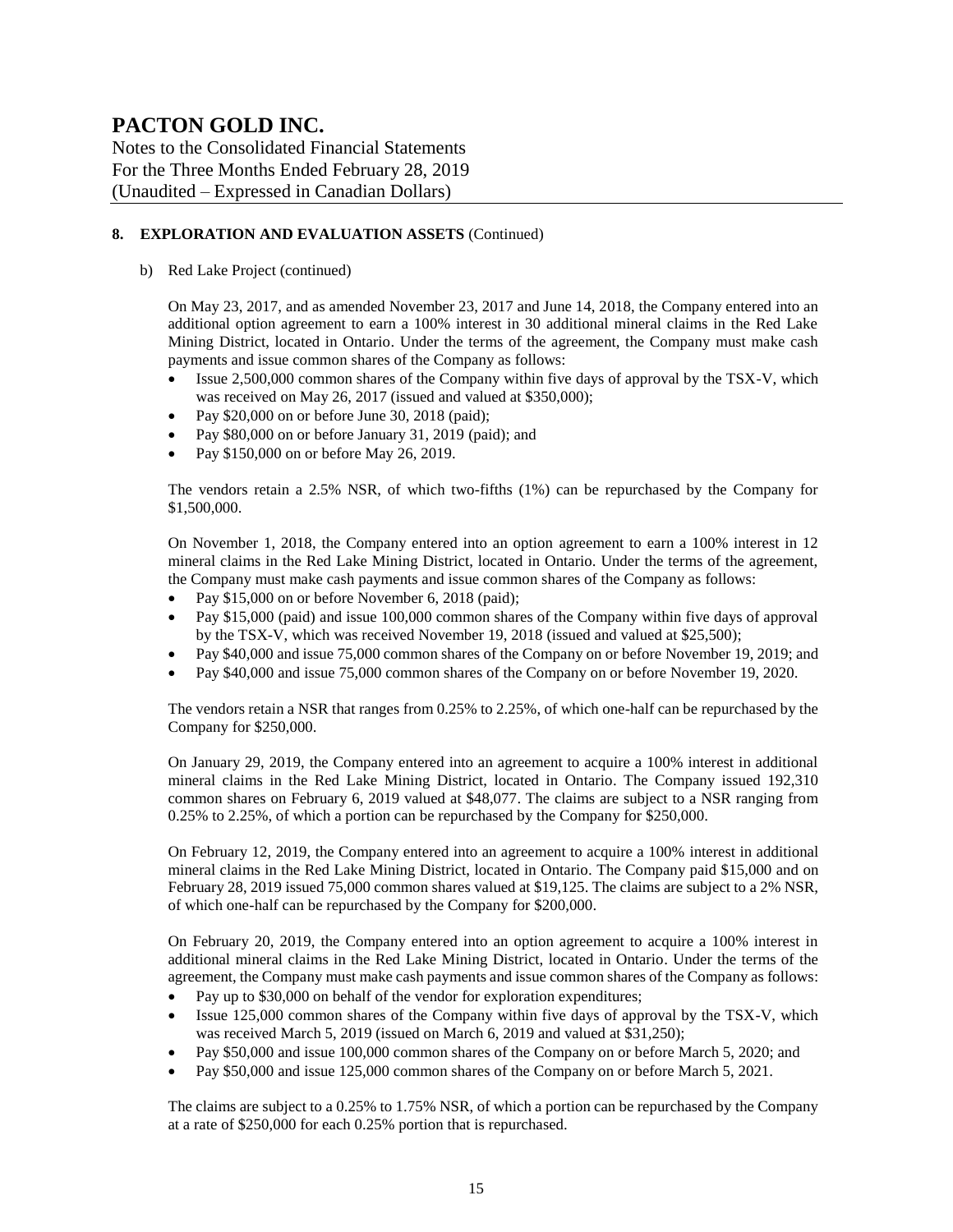Notes to the Consolidated Financial Statements For the Three Months Ended February 28, 2019 (Unaudited – Expressed in Canadian Dollars)

#### **8. EXPLORATION AND EVALUATION ASSETS** (Continued)

c) Tully West Gold Property

On January 16, 2017, the Company entered into an option agreement to earn a 100% interest in the Tully West Gold Property, located in Ontario. On January 18, 2018, certain terms were amended. Under the terms of the amended agreement, the Company must make cash payments and issue common shares of the Company as follows:

- Issue 1,300,000 common shares of the Company (issued on January 25, 2017 and valued at \$117,000) and pay \$25,000 (paid) within five days of approval by the TSX-V, which was received January 25, 2017;
- Issue 1,300,000 common shares of the Company on or before January 25, 2018 (issued on January 25, 2018 and valued at \$390,000);
- Pay \$80,000 on or before February 15, 2018 (paid); and
- Issue 1,300,000 common shares of the Company (issued on July 24, 2018 and valued at \$793,000) and pay \$110,000 (paid) on or before January 25, 2019.

The Company completed an equity financing for gross proceeds in excess of \$1,000,000 (excluding flowthrough proceeds), so the January 25, 2019 common share and cash payments were accelerated.

On December 12, 2018, the agreement was amended to extend the exploration expenditure deadlines. The Company is required to pay an additional \$10,000 on or before January 12, 2019 (paid).

The Company must now incur exploration expenditures as follows:

- \$250,000 on or before January 16, 2018 (incurred);
- An additional \$500,000 on or before January 25, 2020; and
- An additional \$500,000 on or before January 25, 2021.

The vendors retain a 2.5% NSR, of which two-fifths (1%) can be repurchased by the Company for an aggregate \$1,000,000.

d) Lincoln Property

On April 21, 2016, and as amended June 15, 2016, the Company entered into an option agreement to acquire a 100% interest in the Lincoln Property, a lithium project in Nevada. Consideration for the option is as follows:

- Issue 1,500,000 common shares to the optionor upon acceptance of the transaction by the TSX-V (issued on July 4, 2016 and valued at \$195,000); and
- Cash payment of \$50,000 within five days of acceptance by the TSX-V (paid).

At November 30, 2016, the Company determined that the value of the property was impaired. The property was written down to \$100,000. On January 1, 2017, and as amended on July 11, 2017 and March 14, 2018, the Company reached an agreement to sell the property for \$100,000. The sale price was amended to \$40,000 on May 29, 2018 and payment was received. The remaining balance of \$60,000 was written off and included in impairment of exploration and evaluation assets.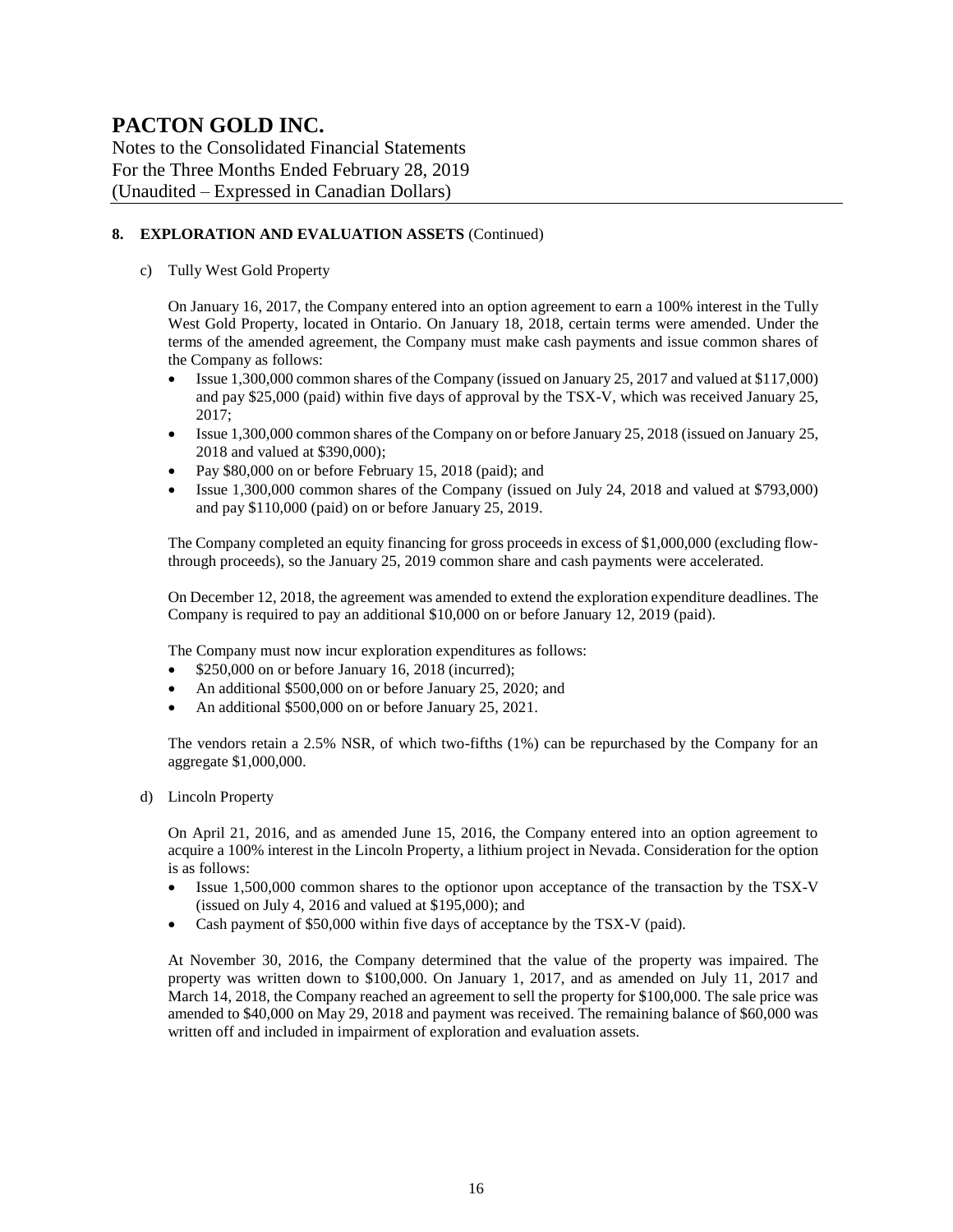Notes to the Consolidated Financial Statements For the Three Months Ended February 28, 2019 (Unaudited – Expressed in Canadian Dollars)

#### **8. EXPLORATION AND EVALUATION ASSETS** (Continued)

#### e) Carpenter Lake

On May 28, 2013, the Company entered into an agreement to acquire a 100% interest in 34 mineral claims located in the Athabasca Basin Region of northern Saskatchewan. Consideration for the acquisition was the issuance of 200,000 common shares (issued and valued at \$380,000). The Company paid a finder's fee of 10,000 common shares (issued and valued at \$19,000).

The property was subject to a 5% NSR. The NSR could be reduced to a minimum of 2% at the option of either the vendors or the Company in exchange for the issuance of 100,000 common shares for each percentage point bought back (the "Royalty Buyback").

Pursuant to an amending agreement dated June 21, 2013, the Company agreed to file a NI 43-101 Report on or before July 1, 2014 as a condition for approval from the TSX-V to exercise the Royalty Buyback. Failure to receive approval would give the vendors of the property the right to purchase the property for the sum of \$200,000 commencing July 1, 2014 for a period of 180 days.

On January 13, 2014, the Company granted an option to Alpha Exploration Inc. (TSX-V: AEX) ("Alpha") to earn a 60% interest in the Company's Clearwater/Carpenter Lake Property. Under the terms of the agreement, Alpha was required to make cash and share payments as follows:

- Cash payment of \$12,500 upon approval of the agreement by the TSX-V (received);
- Issuance of 100,000 common shares within 10 days of approval by the TSX-V (received and valued at \$59,000);
- Cash payment of a total of \$37,500 and issuance of a total of 300,000 common shares over a threeyear period ending on the third anniversary of approval by the TSX-V; and
- 1,250,000 in exploration expenditures on the property over a three-year period ending on the third anniversary of approval by the TSX-V.

On November 6, 2014, Alpha provided the Company with its Notice of Exercise on the option to earn a 60% interest in the Clearwater/Carpenter Lake Property. The Company received the \$37,500 in cash payments due from the first through third anniversaries and the 300,000 common shares (valued at \$27,000). A joint venture was formed between Alpha (60%) and Pacton (40%) for the further development of the property, with Alpha serving as the operator.

The property was then subject to a 2% NSR, which was owed to the original vendors (the "Underlying NSR"). The Underlying NSR rate was reduced from 5% to 2% by Pacton through the issuance of 300,000 common shares of the Company on October 27, 2014 (valued at \$90,000).

At November 30, 2016, the property was written down to \$226,000. At November 30, 2018, the property was written off and included in impairment of exploration and evaluation assets.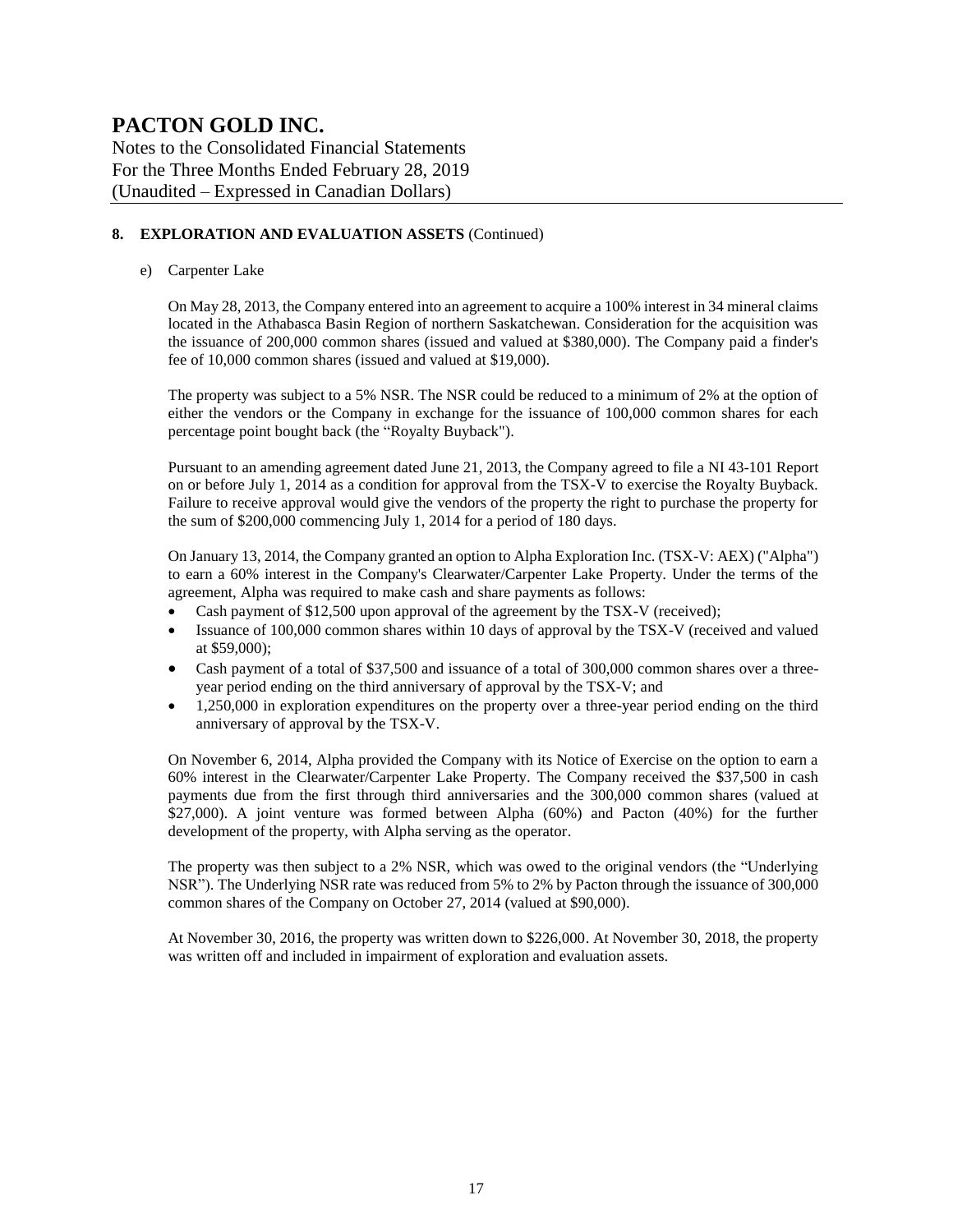Notes to the Consolidated Financial Statements For the Three Months Ended February 28, 2019 (Unaudited – Expressed in Canadian Dollars)

#### **8. EXPLORATION AND EVALUATION ASSETS** (Continued)

|                                   | Pilbara         | <b>Red Lake</b>          | <b>Tully West</b> | Lincoln       | <b>Carpenter Lake</b>    | <b>Total</b>     |
|-----------------------------------|-----------------|--------------------------|-------------------|---------------|--------------------------|------------------|
| Balance, November 30, 2017        | \$              | \$<br>777,813            | \$<br>505,893     | \$<br>100,000 | \$<br>226,000            | \$<br>1,609,706  |
| <b>Property Acquisition Costs</b> |                 |                          |                   |               |                          |                  |
| Acquisition and option payments   | 5,453,793       | 72,500                   | 1,373,000         | (40,000)      |                          | 6,859,293        |
| <b>Translation difference</b>     | 35,600          |                          |                   |               |                          | 35,600           |
| Claim costs                       |                 |                          | 312               |               |                          | 312              |
| <b>Total Acquisition Costs</b>    | 5,489,393       | 72,500                   | 1,373,312         | (40,000)      | $\overline{\phantom{a}}$ | 6,895,205        |
| <b>Property Exploration Costs</b> |                 |                          |                   |               |                          |                  |
| Camp and other                    | 120,910         |                          |                   |               |                          | 120,910          |
| Geological                        | 175,835         | 68,750                   | 5,750             |               |                          | 250,335          |
| Travel                            | 13,266          | $\overline{\phantom{a}}$ |                   |               | $\overline{\phantom{a}}$ | 13,266           |
| <b>Total Exploration Costs</b>    | 310,011         | 68,750                   | 5,750             |               |                          | 384,511          |
| Impairment                        |                 | (243,000)                |                   | (60,000)      | (226,000)                | (529,000)        |
| Balance, November 30, 2018        | 5,799,404       | 676,063                  | 1,884,955         |               | $\blacksquare$           | 8,360,422        |
| <b>Property Acquisition Costs</b> |                 |                          |                   |               |                          |                  |
| Acquisition and option payments   | 3,615,715       | 180,363                  | 10,000            |               |                          | 3,806,078        |
| Currency translation difference   | (35,600)        |                          |                   |               |                          | (35,600)         |
| Claim costs                       |                 |                          | 260               |               |                          | 260              |
| <b>Total Acquisition Costs</b>    | 3,580,115       | 180,363                  | 10,260            |               | $\blacksquare$           | 3,770,738        |
| <b>Property Exploration Costs</b> |                 |                          |                   |               |                          |                  |
| Camp and other                    | 31,877          | 6,300                    |                   |               |                          | 38,177           |
| Geological                        | 91,050          | 90,488                   |                   |               |                          | 181,538          |
| Geophysics                        |                 | 175,208                  |                   |               |                          | 175,208          |
| Currency translation difference   | (10, 817)       |                          |                   |               |                          | (10, 817)        |
| <b>Total Exploration Costs</b>    | 112,110         | 271,996                  |                   |               | $\overline{\phantom{a}}$ | 384,106          |
| Balance, February 28, 2019        | \$<br>9,491,629 | \$<br>1,128,422          | \$<br>1,895,215   | \$            | \$                       | \$<br>12,515,266 |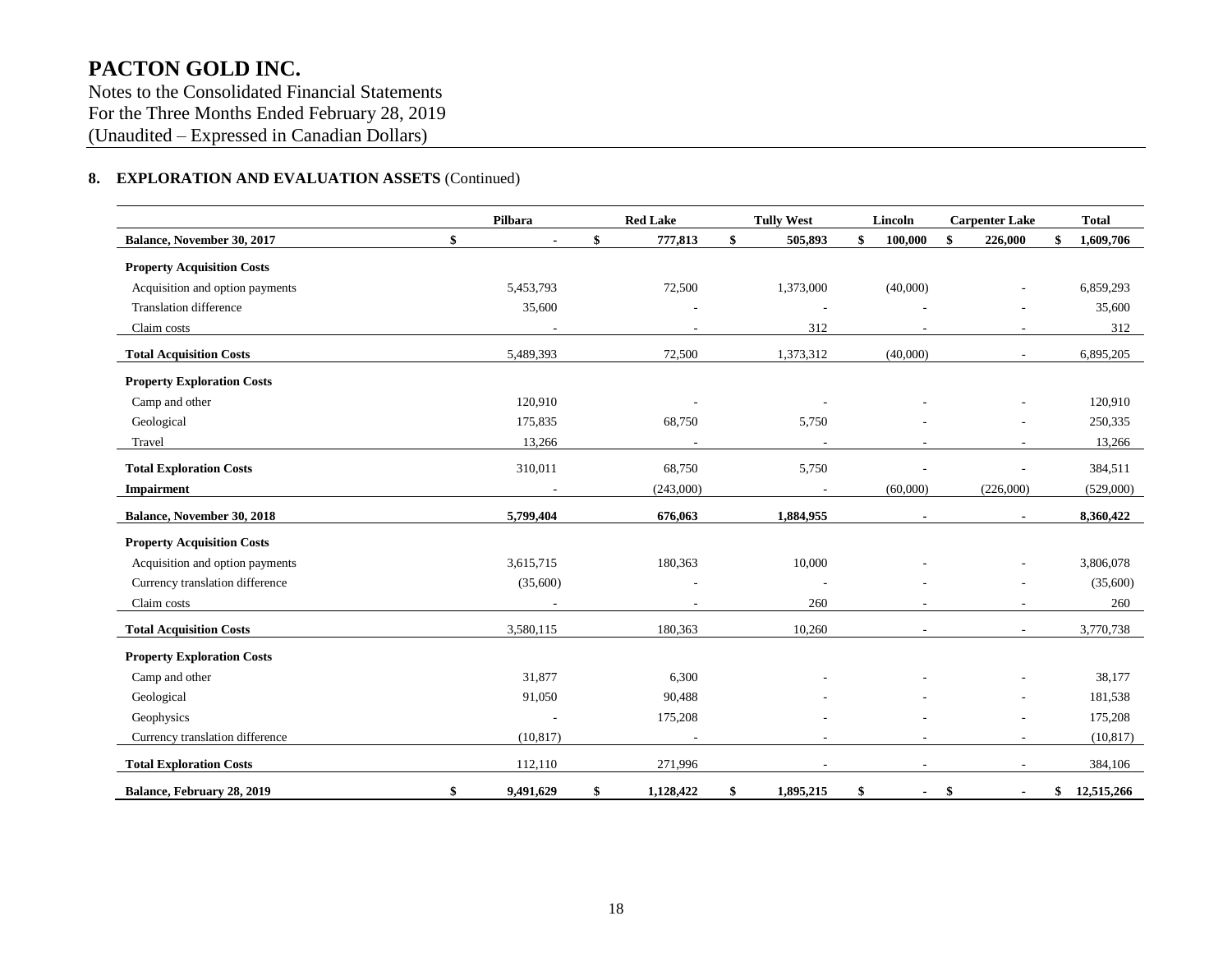#### **9. OTHER LIABILITIES**

|                                                                      |         | February 28,<br>2019 |       | November 30,<br>2018 |
|----------------------------------------------------------------------|---------|----------------------|-------|----------------------|
| Balance, beginning of period                                         | S       |                      | $-$ S |                      |
| Liability incurred on flow-through shares issued December 20, 2018   | 264,666 |                      |       |                      |
| Settlement of flow-through share liability by incurring expenditures |         | (35,254)             |       |                      |
| Balance, end of period                                               |         | 229.412              |       |                      |

On December 10, 2018, the Company issued 5,881,470 flow-through shares at a price of \$0.35 per share. The premium paid by investors was calculated as \$0.045 per share. Accordingly, \$264,666 was recorded as other liabilities.

At February 28, 2019, the Company had a remaining commitment to incur exploration expenditures of \$1,784,318 (November 30, 2018 - \$nil) in relation to its December 2018 flow-through share financing.

During the three months ended February 28, 2019, the Company incurred \$nil (2018 - \$580) for Part XII.6 tax and other provincial taxes in relation to its December 2016 flow-through share financings.

#### **10. CAPITAL STOCK**

a) Authorized

Unlimited number of common voting shares without par value

b) Issued

#### **During the three months ended February 28, 2019**

On December 5, 2018, the Company issued 7,000,000 common shares valued at \$1,925,000 for the Pilbara Project (note 8(a) – Keras Project).

On December 10, 2018, the Company issued 3,780,613 common shares valued at \$1,323,215 for the Pilbara Project (note 8(a) – Hong Kong Project). The Company also issued 300,000 common shares valued at \$82,500 as a finder's fee on the transaction.

On December 14, 2018, the Company closed a flow-through private placement for gross proceeds of \$2,058,515. The Company issued 5,881,470 units at a price of \$0.35 per share. The Company incurred share issue costs of \$11,043. The premium paid by investors on the flow-through shares was calculated as \$0.045 per share. Accordingly, \$264,666 was recorded as other liabilities.

On February 6, 2019, the Company issued 192,310 common shares valued at \$48,077 for the Red Lake Property (note 8(b)).

On February 28, 2019, the Company issued 75,000 common shares valued at \$19,125 for the Red Lake Property (note 8(b)).

#### **During the year ended November 30, 2018**

On January 25, 2018, the Company issued 1,300,000 common shares valued at \$390,000 for the Tully West Gold Property (note 8(c)).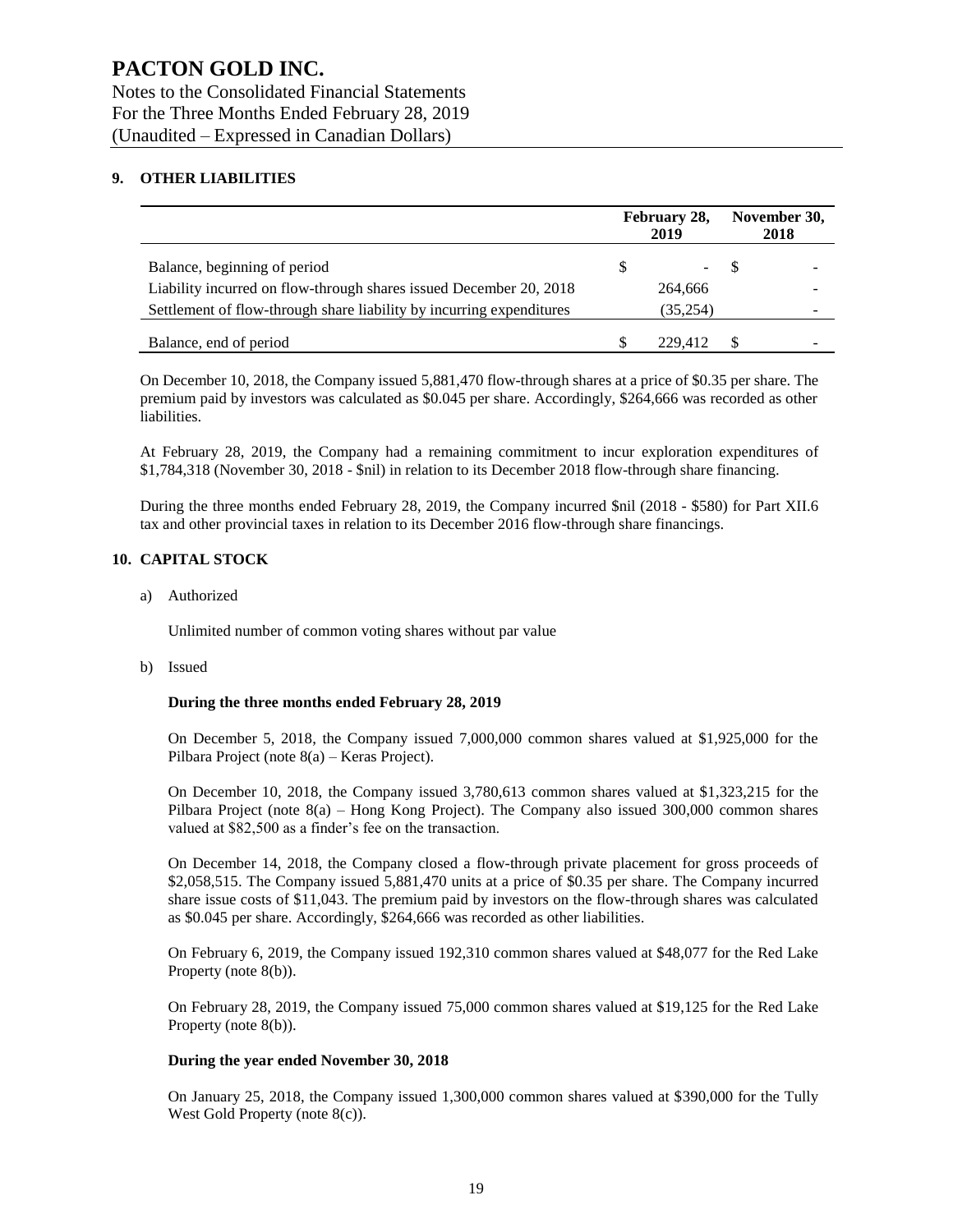#### **10. CAPITAL STOCK** (Continued)

b) Issued (continued)

On March 29, 2018, the Company issued 916,666 common shares valued at \$238,333 for the Pilbara Project (note 8(a) - CTTR). The Company also issued 156,250 common shares valued at \$40,625 as a finder's fee on the transaction.

On March 21, 2018, the Company issued 1,833,333 common shares valued at \$540,833 of the Company to a vendor of the Company to settle accounts payable of \$550,000. The Company recorded a gain on settlement of accounts payable of \$9,167.

On May 9, 2018, the Company closed a private placement for gross proceeds of \$5,550,500. The Company issued 24,132,609 units at a price of \$0.23 per unit. Each unit consists of one common share and one share purchase warrant. Each warrant entitles the holder to acquire one common share at a price of \$0.35 for a period of three years from the date of issuance. The Company paid finders' fees of \$331,346 and issued 1,096,056 agent warrants with a value of \$295,568 (note 10(d)). In addition, the Company incurred share issue costs of \$28,777.

On May 22, 2018, the Company issued 1,086,957 common shares valued at \$695,652 for the Pilbara Project (note 8(a) – Arrow Pilbara). The Company also issued 227,941 common shares valued at \$58,125 as a finder's fee on the transaction.

On July 24, 2018, the Company issued 1,300,000 common shares valued at \$793,000 for the Tully West Gold Property (note 8(c)).

On August 8, 2018, the Company issued 416,666 common shares valued at \$270,833 for the Pilbara Project (note 8(a) - CTTR).

On September 10, 2018, the Company issued 2,125,000 common shares valued at \$860,625 for the Pilbara Project (note  $8(a)$  – Drummond East).

On September 26, 2018, the Company issued 2,000,000 common shares valued at \$820,000 for the Pilbara Project (note 8(a) - Arrow Pilbara).

On October 3, 2018, the Company issued 291,875 common shares valued at \$145,938 as a finder's fee for the Pilbara Project (note  $8(a)$  – Drummond East).

On November 27, 2018, the Company issued 100,000 shares valued at \$25,500 for the Red Lake Project (note 8(b)).

The Company received \$634,200 on the exercise of 5,427,000 stock options. The Company transferred \$401,990, the value of the stock options, from the share-based payment reserve to capital stock upon exercise of the options. The average share price was \$0.53 when the stock options were exercised.

The Company received \$1,325,420 on the exercise of 5,393,333 warrants. There was no value of the warrants transferred from the share-based payment reserve to capital stock upon exercise of the warrants.

The Company received \$25,179 on the exercise of 209,827 agent warrants. The Company transferred \$25,988, the value of the agent warrants, from the share-based payment reserve to capital stock upon exercise of the agent warrants.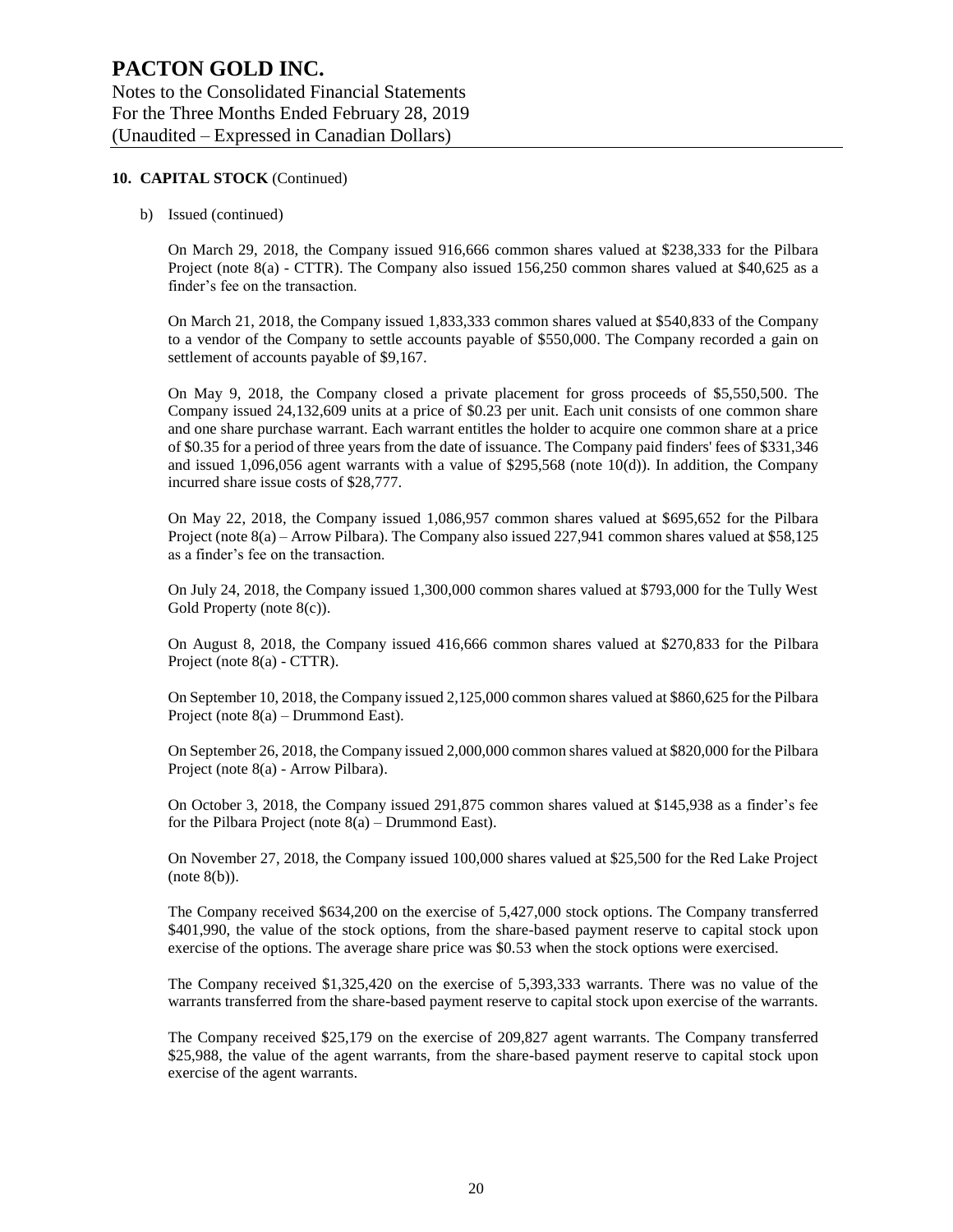#### **10. CAPITAL STOCK** (Continued)

#### c) Warrants

Warrant transactions and the number of warrants outstanding are summarized as follows:

|                                  |                       | <b>Three Months Ended</b><br><b>February 28, 2019</b> | <b>Year Ended</b><br><b>November 30, 2018</b> |                  |  |
|----------------------------------|-----------------------|-------------------------------------------------------|-----------------------------------------------|------------------|--|
|                                  | Number of<br>Warrants | Weighted<br>Average<br><b>Exercise Price</b>          |                                               |                  |  |
| Outstanding, beginning of period | 25,604,232            | \$0.36                                                | 5,411,333                                     | \$0.24           |  |
| <b>Issued</b><br>Exercised       | -                     | -<br>$\overline{\phantom{0}}$                         | 25,886,232<br>(5,393,333)                     | \$0.36<br>\$0.25 |  |
| Expired                          |                       |                                                       | (300,000)                                     | \$0.24           |  |
| Outstanding, end of period       | 25,604,232            | \$0.36                                                | 25,604,232                                    | \$0.36           |  |

The following warrants were outstanding and exercisable:

|                    | Weighted Average<br><b>Remaining Contractual</b> |                       |                          |
|--------------------|--------------------------------------------------|-----------------------|--------------------------|
| <b>Expiry Date</b> | Life in Years                                    | <b>Exercise Price</b> | <b>February 28, 2019</b> |
| September 29, 2019 | 0.58                                             | \$ 0.45               | 458,333                  |
| February 8, 2020   | 0.95                                             | \$0.97                | 208,333                  |
| May 9, 2021        | 2.19                                             | \$0.35                | 23,850,609               |
| May 22, 2021       | 2.23                                             | \$0.35                | 1,086,957                |
|                    | 2.16                                             |                       | 25,604,232               |

#### d) Agent warrants

Agent warrant transactions and the number of agent warrants outstanding are summarized as follows:

|                                  |                          | <b>Three Months Ended</b><br><b>February 28, 2019</b> |                       | <b>Year Ended</b><br><b>November 30, 2018</b> |
|----------------------------------|--------------------------|-------------------------------------------------------|-----------------------|-----------------------------------------------|
|                                  | Number of<br>Warrants    | Weighted<br>Average<br><b>Exercise Price</b>          | Number of<br>Warrants | Weighted<br>Average<br><b>Exercise Price</b>  |
| Outstanding, beginning of period | 1.447.956                | \$0.35                                                | 221,227               | \$0.12                                        |
| <b>Issued</b>                    | $\overline{\phantom{a}}$ | -                                                     | 1,447,956             | \$0.35                                        |
| Exercised                        | -                        |                                                       | (209, 827)            | \$0.12                                        |
| Expired                          | -                        |                                                       | (11,400)              | \$0.12                                        |
| Outstanding, end of period       | 1,447,956                | \$ 0.35                                               | 1,447,956             | \$0.35                                        |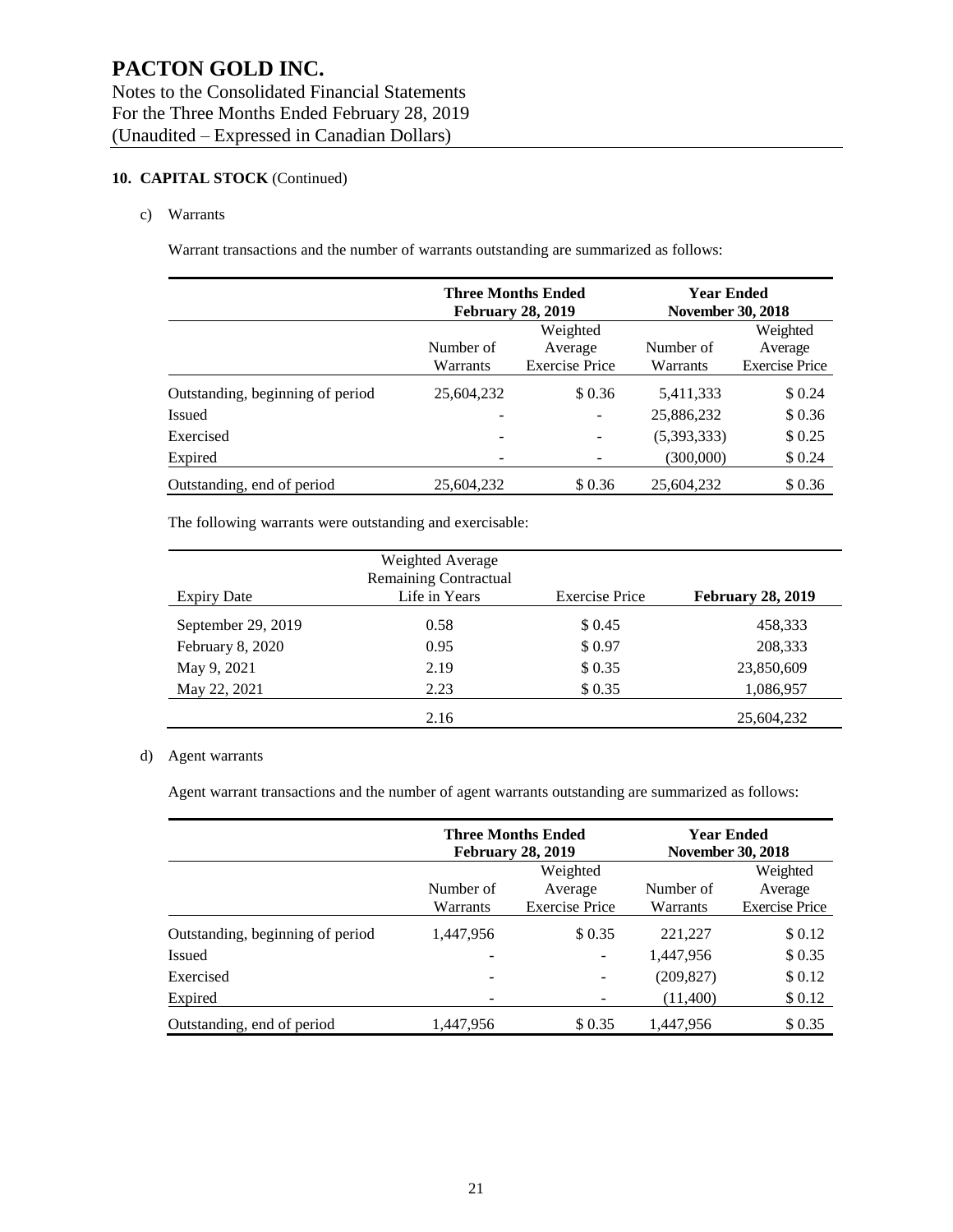#### **10. CAPITAL STOCK** (Continued)

#### d) Agent warrants (continued)

The following agent warrants were outstanding and exercisable:

|                    | Weighted Average             |                |                          |
|--------------------|------------------------------|----------------|--------------------------|
|                    | <b>Remaining Contractual</b> |                |                          |
| <b>Expiry Date</b> | Life in Years                | Exercise Price | <b>February 28, 2019</b> |
| May 9, 2021        | 2.19                         | \$ 0.35        | 1.447.956                |

The Company applies the fair value method using the Black-Scholes option pricing model in accounting for its agent warrants granted. There were no agent warrants granted during the three months ended February 28, 2019. Included in consulting fees during the year ended November 30, 2018 was \$80,937 in relation to 351,900 agent warrants issued for advisory fees on the same terms as the agent warrants issued on the May 9, 2018 private placement.

The fair value of each agent warrant issued was calculated using the following weighted average assumptions:

|                                        | <b>Three Months Ended</b><br><b>February 28, 2019</b> | <b>Year Ended</b><br><b>November 30, 2018</b> |
|----------------------------------------|-------------------------------------------------------|-----------------------------------------------|
| Expected life (years)                  | N/A                                                   | 3.00                                          |
| Risk-free interest rate                | N/A                                                   | 1.95%                                         |
| Annualized volatility                  | N/A                                                   | 130%                                          |
| Dividend yield                         | N/A                                                   | N/A                                           |
| Stock price at issue date              | N/A                                                   | \$0.35                                        |
| Exercise price                         | N/A                                                   | \$0.35                                        |
| Weighted average issue date fair value | N/A                                                   | \$0.26                                        |

Option pricing models require the input of highly subjective assumptions regarding volatility. The Company has used historical volatility to estimate the volatility of the share price.

#### e) Stock options

The Company has a stock option plan to grant incentive stock options to directors, officers, employees and consultants. Under the plan, the aggregate number of common shares that may be subject to option at any one time may not exceed 10% of the issued common shares of the Company as of that date, including options granted prior to the adoption of the plan. Options granted may not exceed a term of 10 years, and the term will be reduced to one year following the date of death of the optionee. All options vest when granted unless otherwise specified by the Board of Directors.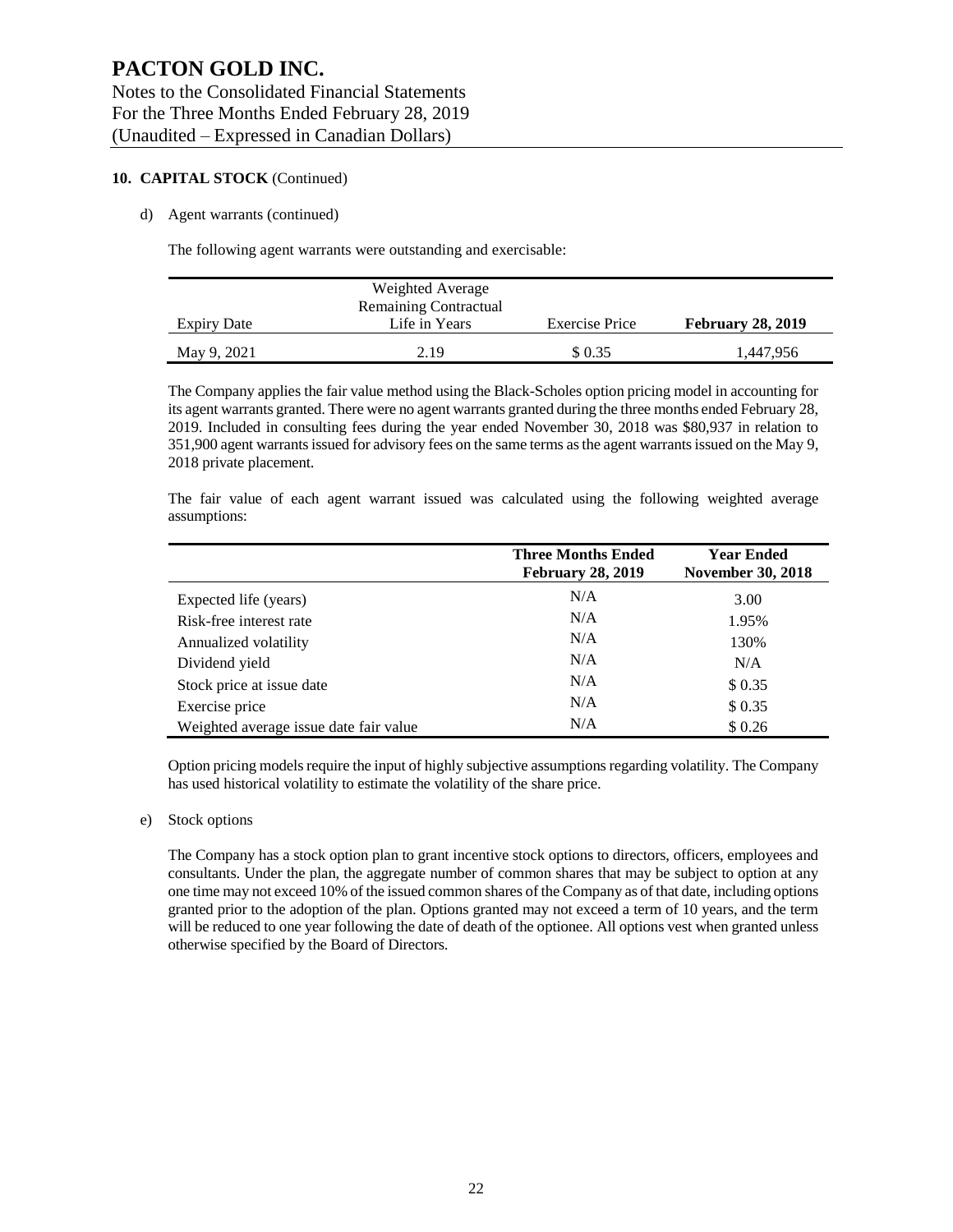#### **10. CAPITAL STOCK** (Continued)

#### e) Stock options (continued)

Stock option transactions and the number of stock options outstanding are summarized as follows:

|                                  | <b>Three Months Ended</b><br><b>February 28, 2019</b> |          | <b>Year Ended</b><br><b>November 30, 2018</b> |          |  |
|----------------------------------|-------------------------------------------------------|----------|-----------------------------------------------|----------|--|
|                                  |                                                       | Weighted |                                               | Weighted |  |
|                                  |                                                       | Average  |                                               | Average  |  |
|                                  | Number of                                             | Exercise | Number of                                     | Exercise |  |
|                                  | Options                                               | Price    | Options                                       | Price    |  |
| Outstanding, beginning of period | 6,750,000                                             | \$0.43   | 5,377,000                                     | \$0.11   |  |
| Granted                          | 250,000                                               | \$0.24   | 7,350,000                                     | \$0.44   |  |
| Exercised                        |                                                       |          | (5,427,000)                                   | \$0.12   |  |
| Expired                          | (1,700,000)                                           | \$0.46   | (550,000)                                     | \$0.52   |  |
| Cancelled                        |                                                       |          |                                               |          |  |
| Outstanding, end of period       | 5,300,000                                             | \$0.41   | 6,750,000                                     | \$ 0.43  |  |

The following stock options were outstanding and exercisable at February 28, 2019:

|                    | Weighted Average<br>Remaining<br>Contractual Life |                       |             |             |
|--------------------|---------------------------------------------------|-----------------------|-------------|-------------|
| <b>Expiry Date</b> | in Years                                          | <b>Exercise Price</b> | Outstanding | Exercisable |
| November 15, 2019  | 0.71                                              | \$0.22                | 50,000      | 50,000      |
| December $5, 2019$ | 0.77                                              | \$0.24                | 250,000     | 250,000     |
| November 15, 2020  | 1.72                                              | \$0.22                | 100,000     | 100,000     |
| May 10, 2021       | 2.20                                              | \$0.35                | 3,125,000   | 3,125,000   |
| May 14, 2021       | 2.21                                              | \$ 0.55               | 100,000     | 100,000     |
| July 19, 2021      | 2.39                                              | \$ 0.55               | 1,425,000   | 1,425,000   |
| July 25, 2021      | 2.41                                              | \$0.57                | 250,000     | 250,000     |
|                    | 2.17                                              |                       | 5,300,000   | 5,300,000   |

The Company applies the fair value method using the Black-Scholes option pricing model in accounting for its stock options granted. Accordingly, share-based payments of \$35,710 were recognized during the three months ended February 28, 2019 (year ended November 30, 2018 - \$2,654,646).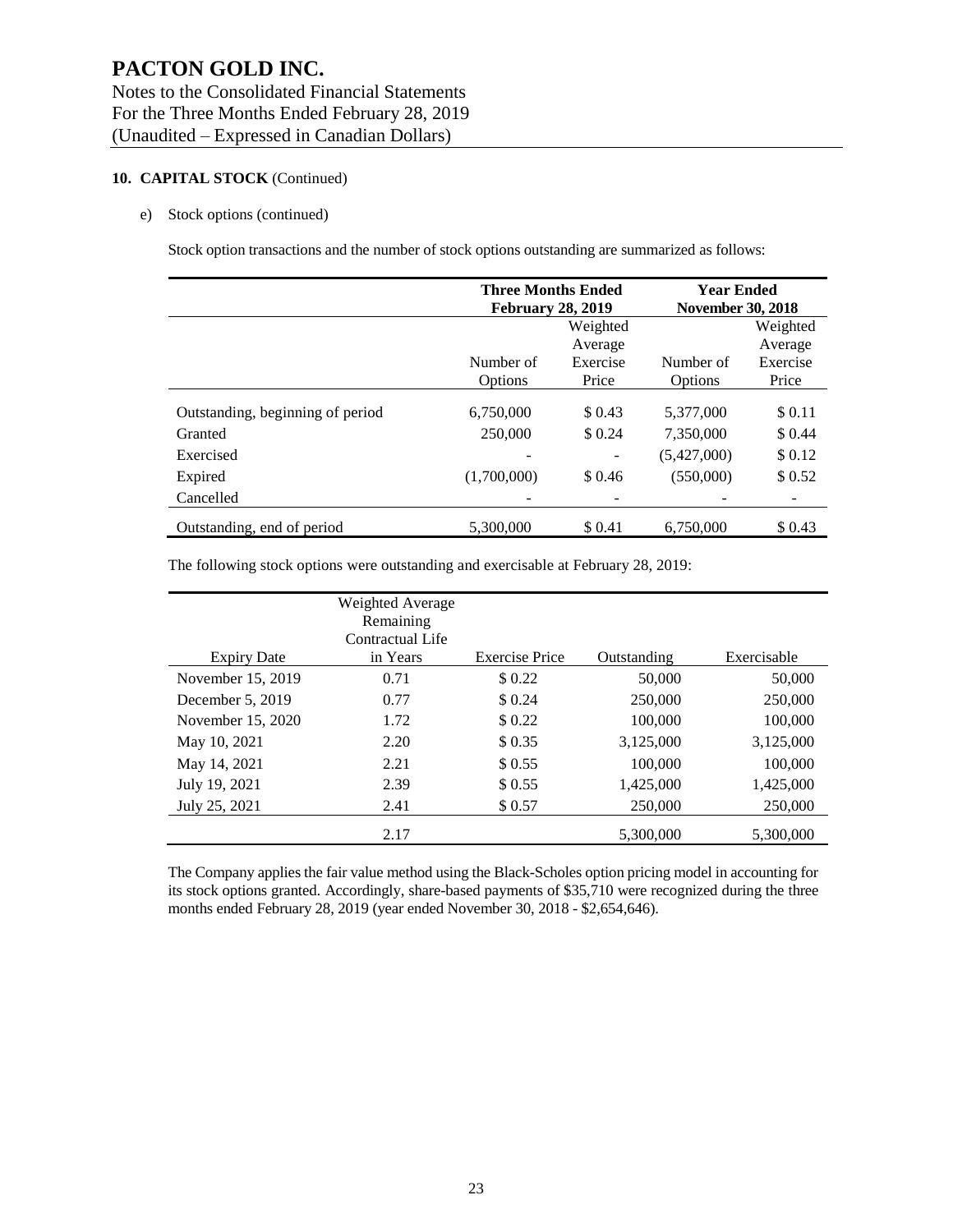#### **10. CAPITAL STOCK** (Continued)

#### e) Stock options (continued)

The fair value of each stock option granted was calculated using the following weighted average assumptions:

|                                        | <b>Three Months Ended</b><br><b>February 28, 2019</b> | <b>Year Ended</b><br><b>November 30, 2018</b> |
|----------------------------------------|-------------------------------------------------------|-----------------------------------------------|
| Expected life (years)                  | 1.00                                                  | 2.65                                          |
| Risk-free interest rate                | 2.05%                                                 | 2.05%                                         |
| Annualized volatility                  | 128%                                                  | 143%                                          |
| Dividend yield                         | N/A                                                   | N/A                                           |
| Stock price at grant date              | \$0.28                                                | \$0.48                                        |
| Exercise price                         | \$0.24                                                | \$0.44                                        |
| Weighted average grant date fair value | \$0.14                                                | \$0.36                                        |

Option pricing models require the input of highly subjective assumptions regarding volatility. The Company has used historical volatility to estimate the volatility of the share price.

During the three months ended February 28, 2019, the Company transferred \$573,691 from the share-based payments reserve to deficit upon the expiry of 1,700,000 stock options granted to consultants.

During the year ended November 30, 2018, the Company transferred \$174,088 from the share-based payments reserve to deficit upon the expiry of 550,000 stock options granted to consultants.

#### **11. RELATED PARTY TRANSACTIONS**

These amounts of key management compensation are included in the amounts shown on the condensed consolidated interim statements of comprehensive loss:

|                         | <b>Three Months Ended</b><br><b>February 28, 2019</b> |         | <b>Three Months Ended</b><br><b>February 28, 2018</b> |        |  |
|-------------------------|-------------------------------------------------------|---------|-------------------------------------------------------|--------|--|
| Short-term compensation |                                                       | 127.500 |                                                       | 42.500 |  |

During the three months ended February 28, 2019, short-term compensation to related parties consisted of \$nil (2018 - \$20,000) in consulting fees, \$45,000 (2018 - \$nil) in management fees, \$22,500 (2018 - \$22,500) in professional fees and \$60,000 (2018 - \$nil) in geological fees included in evaluation and exploration assets.

Transactions with related parties are included in the amounts shown on the condensed consolidated interim statements of comprehensive loss as follows:

|                                              | <b>Three Months Ended</b><br><b>February 28, 2019</b> | <b>Three Months Ended</b><br><b>February 28, 2018</b> |       |  |
|----------------------------------------------|-------------------------------------------------------|-------------------------------------------------------|-------|--|
| Related company with a common officer (rent) | 9.000                                                 |                                                       | 9.000 |  |

As at February 28, 2019, the Company has outstanding amounts payable to officers and directors of the Company of \$15,000 (November 30, 2018 - \$15,000) for outstanding fees and expenses. The amounts payable are non-interest-bearing, uncollateralized and repayable on demand.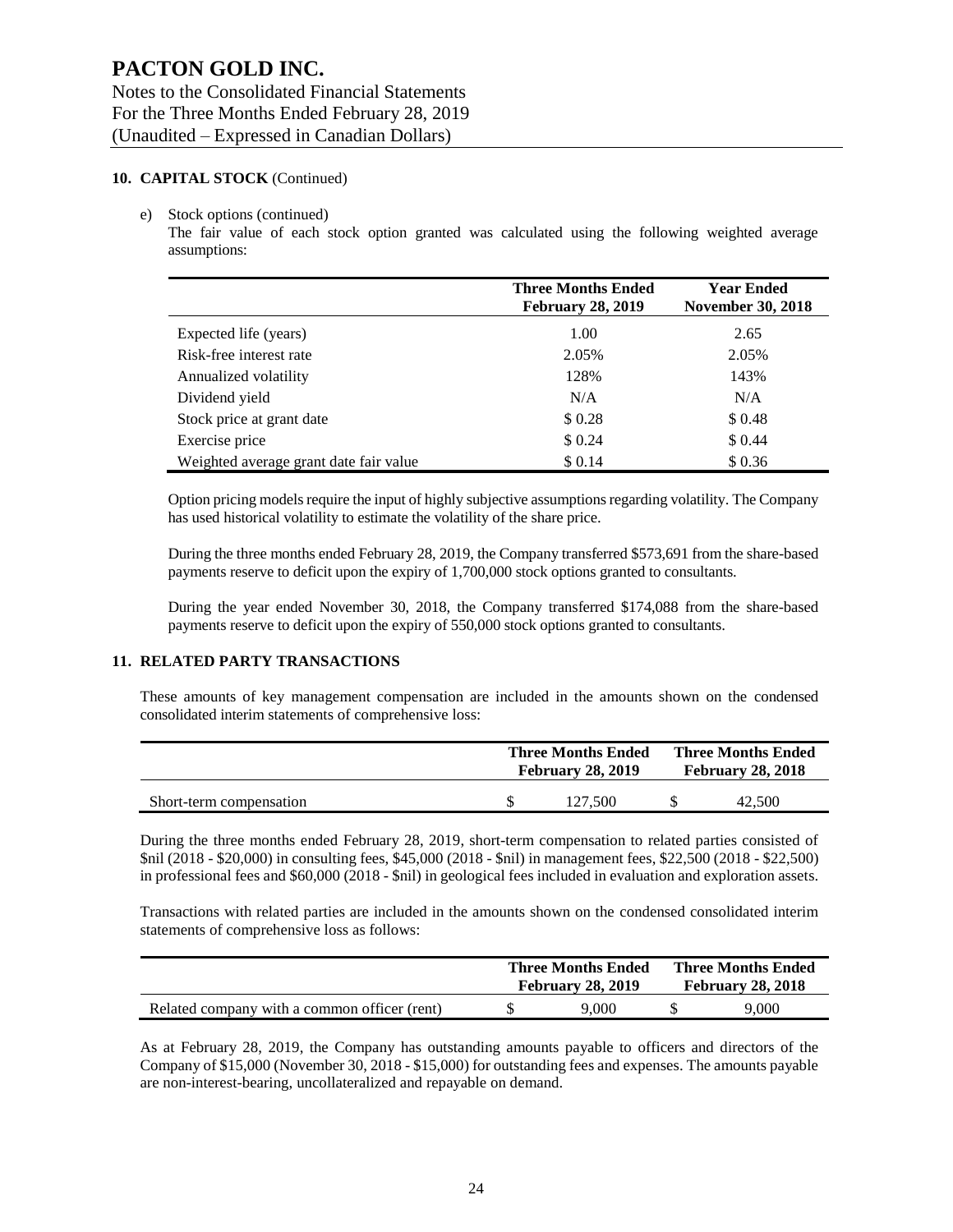#### **12. SUPPLEMENTAL DISCLOSURE WITH RESPECT TO CASH FLOWS**

|                                                                       |    | February 28,<br>2019 |    | February 28,<br>2018 |
|-----------------------------------------------------------------------|----|----------------------|----|----------------------|
| Income tax paid                                                       | S  |                      | S  |                      |
| Interest paid                                                         | \$ |                      | \$ |                      |
| Exploration and evaluation expenditures in accounts payable (opening) | S  | 146,378              | \$ | 393,730              |
| Exploration and evaluation expenditures in accounts payable (closing) | \$ | 252,084              | \$ | 393,730              |
| Fair value of shares issued for exploration and evaluation assets     | \$ | 3,397,917            | \$ | 390,000              |
| Fair value of stock options exercised                                 | \$ |                      | \$ | 22,412               |
| Fair value of stock options expired                                   | \$ | 573,691              | S  |                      |
| Fair value of agent warrants exercised                                |    |                      |    | 13.224               |

#### **13. SEGMENTED DISCLOSURE**

The Company has one operating segment, mineral exploration and development. The Company's reportable segments are summarized as follows:

*Geographical segment*

| <b>Non-current assets</b> | Canada |           | 'JSA | Australia                |  | Total     |            |
|---------------------------|--------|-----------|------|--------------------------|--|-----------|------------|
| February 28, 2019         |        | 3.027.099 |      | $\overline{\phantom{0}}$ |  | 9.491.629 | 12.518.728 |
| November 30, 2018         |        | 2,565,171 |      | $\sim$                   |  | 5.911.450 | 8,476,621  |

#### **14. SUBSEQUENT EVENTS**

- a) On March 6, 2019, the Company issued 125,000 common shares valued at \$31,250 for the Red Lake Project (note 8(b)).
- b) On March 8, 2019, the Company issued 3,000,000 common shares valued at \$720,000 for the Pilbara Project (note 8(a) - Yandicoogina and Boodalyerrie).
- c) On March 13, 2019, the Company entered into an option agreement to acquire a 100% interest in additional mineral claims in the Red Lake Mining District, located in Ontario. Under the terms of the agreement, the Company must make cash payments and issue common shares of the Company as follows:
	- Pay up to \$40,000 on behalf of the vendor for exploration expenditures;
	- Issue 100,000 common shares of the Company within five days of approval by the TSX-V, which was received March 21, 2019 (issued on March 22, 2019 and valued at \$23,000);
	- Pay \$50,000 and issue 100,000 common shares of the Company on or before March 21, 2020; and
	- Pay \$50,000 and issue 125,000 common shares of the Company on or before March 21, 2021.

The claims are subject to a 2.5% NSR, of which one-half can be repurchased by the Company for \$2,000,000.

d) On March 15, 2019, the Company issued 2,500,000 common shares valued at \$562,500 for the Pilbara Project (note 8(a) – Friendly Creek).